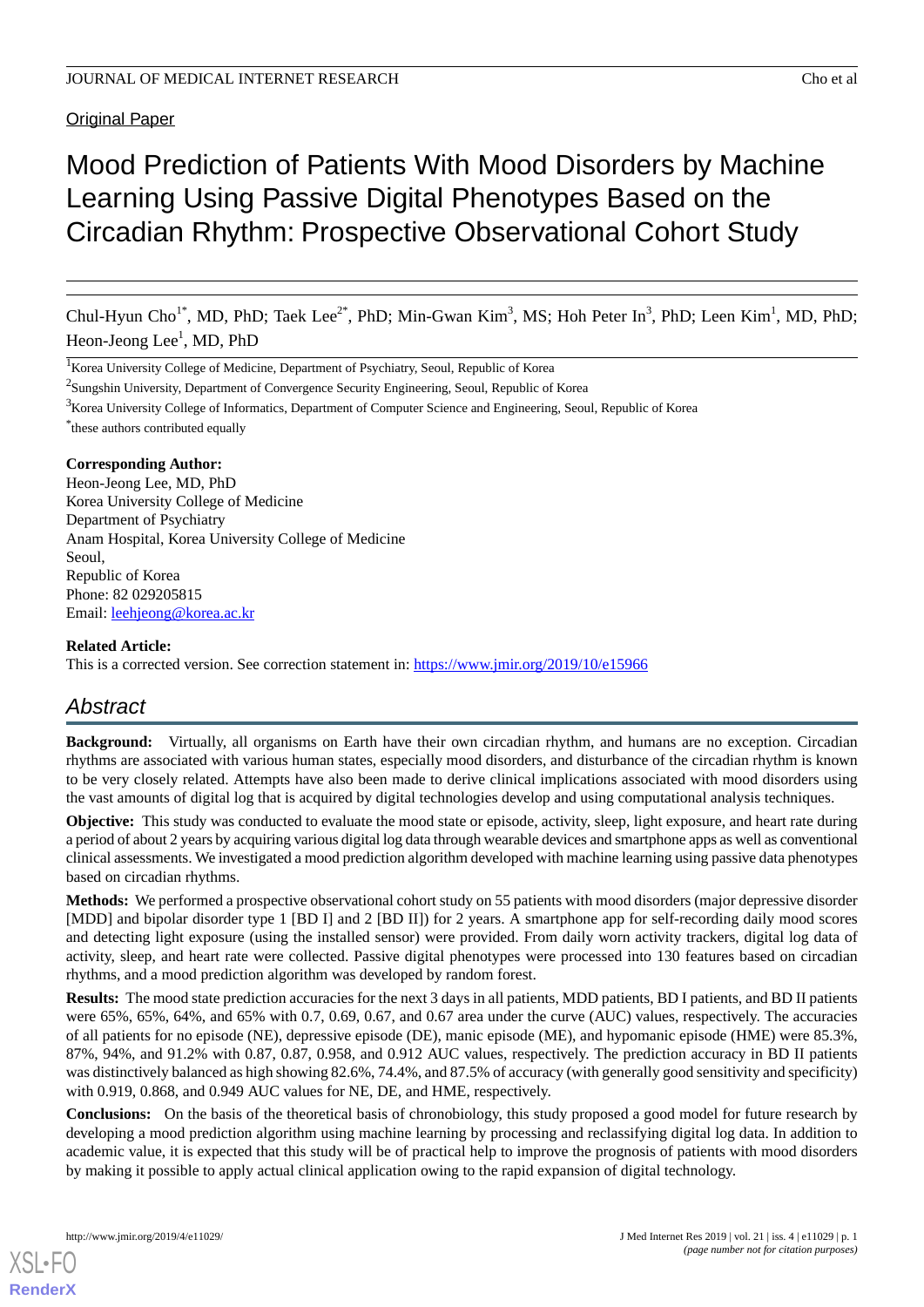#### *(J Med Internet Res 2019;21(4):e11029)* doi:  $10.2196/11029$

#### **KEYWORDS**

mood disorder; circadian rhythm; projections and predictions; machine learning; digital phenotype; wearable device

#### *Introduction*

#### **Background**

Mood disorders, such as major depressive disorder (MDD) and bipolar disorder (BD), are common, with recurrent mood episodes and substantial chronicity. Patients with mood disorders suffer from a high disease burden, disrupted functional levels, and increased suicide risk [\[1](#page-11-0),[2](#page-12-0)]. It is crucial to use a coordinated approach to enhance prognosis by proactively managing symptoms and preventing recurrences. For successful prognosis enhancement, a new therapeutic approach is needed to assess, analyze, and manage the patient's daily condition, in addition to conventional pharmacotherapeutic and psychotherapeutic approaches.

The circadian rhythm mechanism has been identified as an important factor in the onset and aggravation of mood disorders [[3-](#page-12-1)[5\]](#page-12-2). It has been reported that disturbances in circadian rhythms could be a unique clinical manifestation of mood disorders, and phase shift of circadian rhythms can serve as a marker for mood disorders [\[6](#page-12-3),[7\]](#page-12-4). Digital technology and machine learning have recently shown remarkable progress, bringing substantial changes into the lives of individuals [\[8](#page-12-5)]. In medicine, the use of digital phenotypes obtained with wearable technology or mobile devices has been reported [[8-](#page-12-5)[10](#page-12-6)]. Within psychiatry, research based on digital technology and machine learning has recently been introduced. This new research methodology is expected to overcome many limitations of existing psychiatric research through the precise analysis of clinical information obtained from various digital phenotypes. Digital phenotyping allows us to more closely and continuously measure information on a variety of biometrics, such as mood, activity, heart rate, and sleep, in the patient's daily life and to connect these with clinical symptoms.

#### **Objectives**

Using chronobiological concepts of mood disorders, in this prospective study, we collected long-term clinical mood logs and passively collected data on activity, sleep, light exposure, and heart rate in patients with mood disorders. Data were collected continuously through wearable devices and mobile technologies. We then analyzed the data to determine whether mood states or episodes could be predicted using only the automatically recorded data, without any knowledge on mood information, by machine learning.

## *Methods*

#### **Recruitment and Study Design**

From March 2015 to December 2017, 55 patients (27 females and 28 males) diagnosed with a major mood disorder (MDD=18 subjects, BD I=18, and BD II=19) according to the Diagnostic and Statistical Manual of Mental Disorders, Fifth Edition (DSM-5), [\[11](#page-12-7)] were recruited from the Korea University Anam

Hospital as part of the Mood Disorder Cohort Research Consortium (MDCRC) study (ClinicalTrials.gov: NCT03088657). Each patient had different days of participation period during the entire study period. The MDCRC study is a multicenter prospective observational cohort study investigating early-onset mood disorders in Korea, and its design and protocol have been reported previously [[12\]](#page-12-8). The average age (SD) of the patients, age at first onset of mood disorder, and age at first psychiatric treatment was 25.92 (SD 4.78), 17.87 (SD 4.80), and 20.69 (SD 4.13) years, respectively ([Multimedia Appendix](#page-11-1) [1\)](#page-11-1). The study was approved by the Institutional Review Board of Korea University Anam Hospital and conducted in accordance with the Declaration of Helsinki. All participants provided informed written consent before enrollment after receiving a full explanation of the study.

#### **Assessment**

In addition to standard clinical assessments conducted at regular intervals, including demographic and clinical data from investigators and patients, we provided an eMoodchart smartphone app developed on our own and a wearable activity tracker (Fitbit Charge HR or 2, Fitbit Inc). The smartphone app had an alert set for 9:00 o'clock every night, when patients recorded a simple, intuitive assessment of their daily mood state (−3 to +3) on the eMoodchart app. At every clinical assessment, a clinician reviewed the eMoodchart and determined the mood episodes that had occurred since the previous clinic visit. The between-visit mood episode evaluation was based on the eMoodchart and the patient interview according to DSM-5 [\[12\]](#page-12-8). For the comparison of basic features according to mood states, daily mood scores  $(-3 \text{ to } +3)$  were converted to the absolute mood score (AMS; 0 to 3). When using the original recorded mood score as it is for analysis, it was difficult to reflect all kinds of mood states such as elated, depressed, or mixed, and it could add complexity to the overall trends. For the overall trend analysis, we decided to simply rearrange the mood to be stable or unstable in 2 directions. In other words, the higher the AMS, the mood can be regarded as worse and unstable (more depressed or more manic), and the lower the AMS, the mood can be regarded as more stable. For smartphones using the Android operating system (40 patients), the app could also detect light exposure, using a built-in sensor. The activity trackers, worn continuously, collected passive data related to activity, sleep, and heart rate, which were then obtained by the researchers from the Fitbit cloud server. The practicality and validity of using the Fitbit series for clinical research [\[13](#page-12-9)] and clinical results have been reported elsewhere [\[14](#page-12-10)]. As the smartphones are easily and frequently used in everyday life, there have been previous studies using the built-in sensors in smartphones [\[15](#page-12-11)[-17](#page-12-12)].

#### **Datasets**

During data collection, missing data were occasionally encountered for a variety of reasons (failure to complete the

```
XS • FO
RenderX
```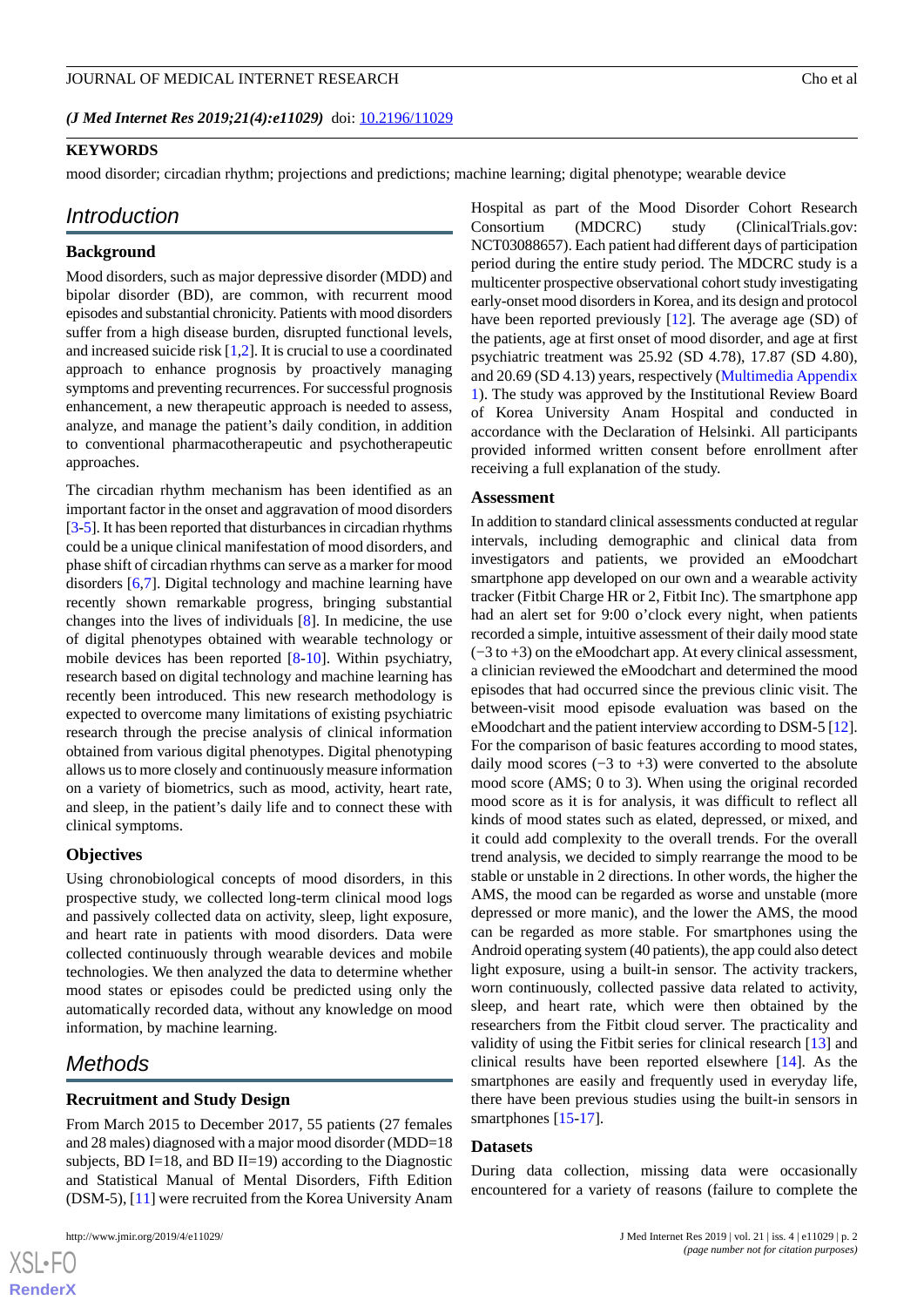eMoodchart and removal of the activity tracker continuously over 24 hours). During the data collection period, we could originally collect 17,542 sample days from 55 patients, but the total number of 2003 days remained after removing the days with any single missing variable. In our analysis, we used only the complete dataset of 2003 days. Our dataset for prediction modeling has 130 variables (features) plus a class label of the mood state. We excluded the entire row if the row had a column with any missing value among the 131 columns. Among all the missing value counts, 16.8% was about light-related features, 9.1% was about step-related features, 43.9% was about sleep-related features, 29.6% was about heart rate–related features, and 0.3% was about the mood score record; perhaps, many people did not want to wear the Fitbit during sleep time. Heart rate–related features need the past 48-hour sequential data to be computed so that those features are not resistant against some missing data.

It has been reported that mood state can be affected by the disruption of circadian rhythms [[6](#page-12-3)[,7](#page-12-4)]; therefore, we focused on identifying a set of features that would capture such disruptions. To achieve this, we focused on basic features derived from the 4 main data collection categories: (1) light exposure, (2) steps, (3) sleep, and (4) heart rate ([Multimedia Appendix 2\)](#page-11-2).

To calculate light exposure, we took the average value of light exposure levels observed during 2 timeslots of interest: bedtime and daytime. As the lengths of day and night change according to the seasons, *bedtime* was defined as the period from 8 hours before sunrise until sunrise the next day and *daytime* was defined as the period from sunrise to sunset each day. It is not easy to adequately reflect seasonal changes, but because light exposure in the early morning is the most important time-giver (zeitgeber) in the daily circadian rhythm, sunrise time is a key criterion for defining *daytime* and *bedtime*. Therefore, according to the seasonal changes, *bedtime* was set at a constant total sleep time but variable at the time of sleep onset and wake up and *daytime* was set at total times when a person could be exposed to sunlight. To measure activity levels, we collected step data that was calculated as total steps within the bedtime and daytime timeslots. Sleep data such as sleep length and quality and sleep onset and offset were also obtained from the Fitbit report. With regard to heart rate, variations in heart rate follow a circadian rhythm, with elevated rates during the daytime and lower rates at night. A cosinor analysis (cosine curve fitting) was performed on 48 consecutive hours of heart rate data, and 4 representative parameters were generated: amplitude, acrophase (*peak*), mesor (*mean*), and r-squared value (*strength*).

Finally, we extracted extended features from the 4 basic categories, which integrated data across multiple days. In constructing the prediction model, these features are used as predictors for mood state or episode. To predict mood in the near future, it can be helpful to look at snapshots of previous days; perhaps, people could be affected by mood changes in these preceding days. Therefore, we extended the daily snapshot feature to simultaneously include the previous consecutive 3, 6, and 12 days. For example, if today's date is d, then the mean value of the past 3 days would be from d-2 to d. In this way, the SD (*stdev*) and gradient coefficient (ie, a parameter gained from linear regression, *gradient*) can be computed for the

extended features. The names of all features in the across-period perspective had a suffix including one of the 4 element names. The suffix terms also included the 3 elements describing the statistical perspective for the given period: *mean*, *stdev*, and *gradient*. Ultimately, we acquired 130 features (=13 basic features for every day+[13 basic features×3 types of the past periods×3 types of statistics for those periods]) for the data collected each day.

#### **Development and Verification of the Mood State and Episode Prediction Algorithms**

To train the mood prediction model, we used a supervised learning algorithm, random forest [[18\]](#page-12-13), that operates by constructing a multitude of decision trees at training time and outputting a class that is the mode of the classes of the individual trees. The random forest algorithm requires a training dataset that consists of a feature vector set,  $X=x_1, \ldots, x_n$ , with a corresponding class set,  $Y=y_1, ..., y_n$ , where *n* is the number of training data samples (ie, n=2003 in our study). The feature vector  $x_i$  has the form  $f_1, f_2, ..., f_m$ , where m is 130 and  $f_i$  has a feature value of the circadian rhythm. The class variable *y<sup>i</sup>* has one of 2 mood states: *biased mood state* or *neutral mood state* for mood state prediction within the next 3 days and has one of 4 episodes: *depressive episode (DE)*, *manic episode (ME)*, *hypomanic episode (HME)*, or *no episode (NE; same as euthymic period)* for mood episode prediction. The mood state was defined as *neutral mood state* if the average AMS for the following 3 days is within the bottom 50% (low AMS) of all the observed AMS. Conversely, the mood state was defined as *biased mood state* if the average AMS for the following 3 days is within the top 50% (high AMS). The mood episode was determined in the *between-visit mood episode evaluation* conducted by the clinician [[12\]](#page-12-8). Patients in the study experienced 57 DEs (major: 46, minor: 3, and brief: 8), 11 MEs, and 13 HMEs.

Performance of the trained prediction model was evaluated by assessing the model's accuracy, sensitivity, specificity, and the area under the curve (AUC) [[19\]](#page-12-14). In a machine learning evaluation process, some portion of data is used for model training and the other portion is used for the model test. Training data should not include future measurements relative to the test data. To take into account such a temporal nature of the data and get a reliable evaluation statistic, we designed the model evaluation process as follows: first, data were sorted over the timeline. For an arbitrary time t on the timeline, a prediction model was trained using data on days d[t-p, t] and tested using data on days  $d[t+1, t+q]$ , where p and q are the time period of days for model training and for model test, respectively. It is possible that the model performance can be changed depending on a different size of p or q. Therefore, to find a proper setting, we repeated and monitored experiments with changing p from 3 to 300 days and changing q from 3 to 30 days. Consequently, *P*=18 and q=3 were found as the best combination in our experiment setting [\(Multimedia Appendix 3](#page-11-3)), which implies that a short period such as 3 days is the most reasonable and effective setting in terms of predicting any distant future mood in our experiment. Therefore, for the performance evaluation of our proposed prediction model, we used the found parameter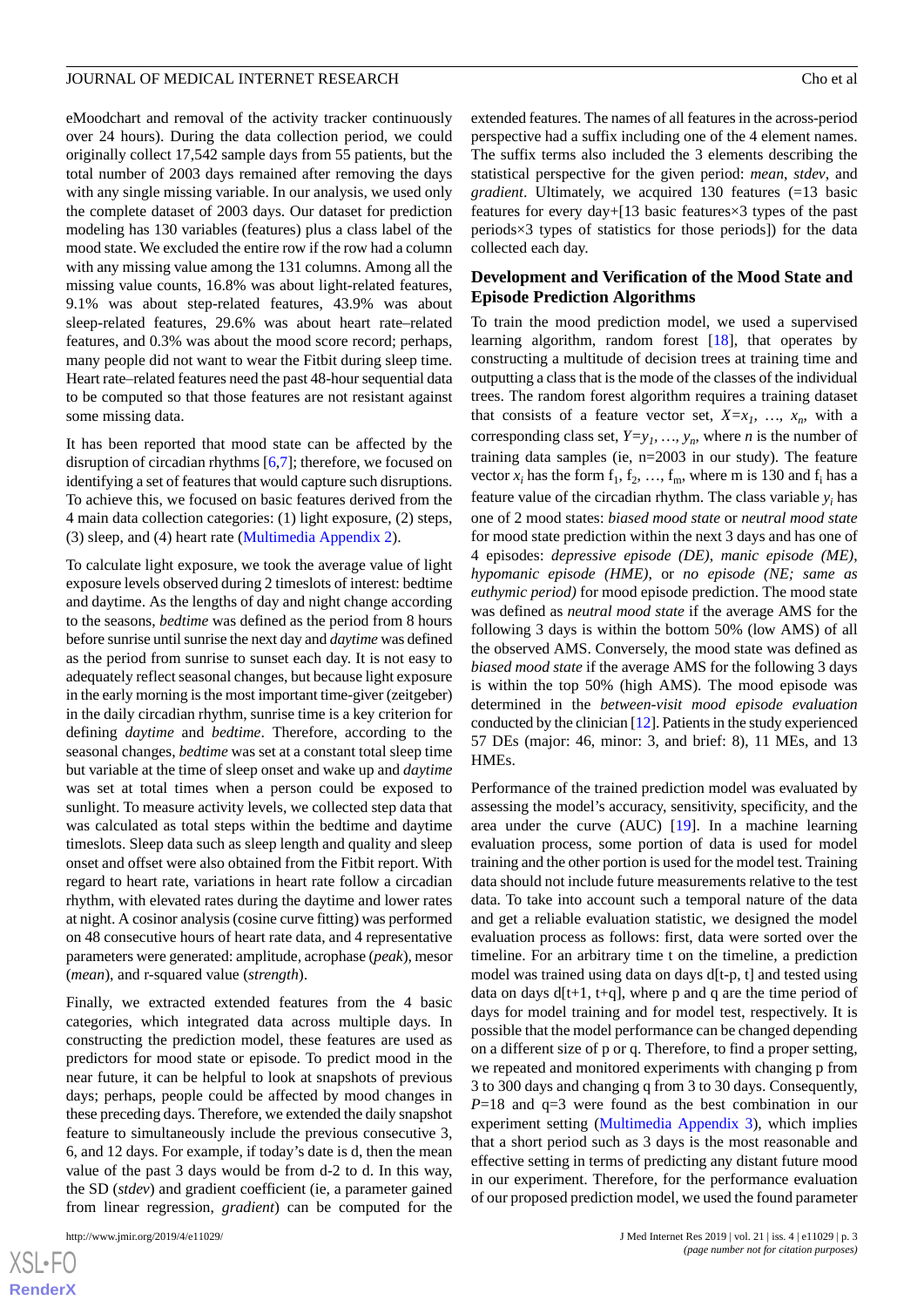setting of p and q throughout the paper. Second, to get a reliable evaluation result, we needed to repeat enough evaluation rounds (ie, a round of model training and model test) so that we repeatedly measured performance metrics by moving t from the beginning to the end of the data over the timeline with the found parameter setting. Thus, the reported figures of sensitivity, specificity, accuracy, and AUC in the paper are average statistics from the repeated evaluation rounds. Finally, for a comparison between a general model and personalized model, a general model was developed using other people of the whole data and a personalized model was developed using only individual data. For data processing and model evaluation, we used a Python library tool, scikit-learn [\[20](#page-12-15)].

## *Results*

## **Comparison of Main Basic Features According to Mood State**

<span id="page-3-0"></span>To confirm the appropriateness of the variables processed from a circadian rhythm perspective, we performed an exploratory review of the basic features by comparing them according to mood state. By sorting the collected data according to the AMS

 $(0-3)$ , mood state categories were created according to the AMS distribution and features belonging to them were compared. High and low AMS (HAMS or LAMS, respectively) days were grouped into the upper or lower 10%, 30%, and 50% thresholds of the distribution Therefore, the sum of the upper 50% of HAMS and the lower 50% of LAMS becomes the whole distribution of the AMS for each day of data. As presented in [Figure 1,](#page-3-0) for each corresponding pair of threshold groups, we compared basic digital phenotypic features.

Activity and light exposure during bedtime showed a higher tendency in the HAMS groups than the LAMS groups. Conversely, activity and light exposure during daytime showed a higher tendency in LAMS ([Figure 1\)](#page-3-0). Interestingly, total sleep time and sleep quality did not show meaningful differences between the groups ([Figure 1](#page-3-0)), although the regularity of sleep onset and offset times were disrupted in the HAMS groups ([Figure 1\)](#page-3-0), indicating that the regularity of the sleep-wake cycle is closely related to mood state. When the heart rate circadian rhythm was analyzed, it was found that the acrophase showed a remarkable difference between the HAMS and LAMS groups ([Figure 1\)](#page-3-0), suggesting that a misaligned or shifted heart rate acrophase could be a useful feature for determining mood state.

**Figure 1.** Comparison of basic feature distributions between high and low absolute mood score (HAMS and LAMS) groups. HAMS and LAMS were grouped into the upper or lower 10%, 30%, and 50% thresholds of the distribution. For each corresponding threshold group, we compared the main basic features of activity, light exposure, sleep, and heart rate (HR) related to the circadian rhythm (CR). The number in the parentheses on the horizontal axis means a cut-off threshold to distinguish HAMS and LAMS. (A) Steps\_during\_bedtime and (B) steps\_during\_daytime refer to activity levels of subjects during bedtime or daytime in each threshold HAMS or LAMS group. (C) Light\_exposure\_during\_bedtime and (D) light\_exposure\_during\_daytime refer to relative level of light exposure of subjects during bedtime or daytime. (E) Sleep\_length and (F) sleep\_efficiency refer to total sleep time (hours) and sleep efficiency (%), and (G) sleep\_onset\_dev and (H) sleep\_offset\_dev refer to regularity of sleep onset and offset time. (I) HR\_CR\_amplitude, (J) HR\_CR\_acrophase, and (K) HR\_CR\_mesor refer to the value of amplitude, acrophase, and mesor of cosine curve fitted HR, respectively. (L) resting\_heart rate refers to the lowest HR at resting state during each day in the samples.



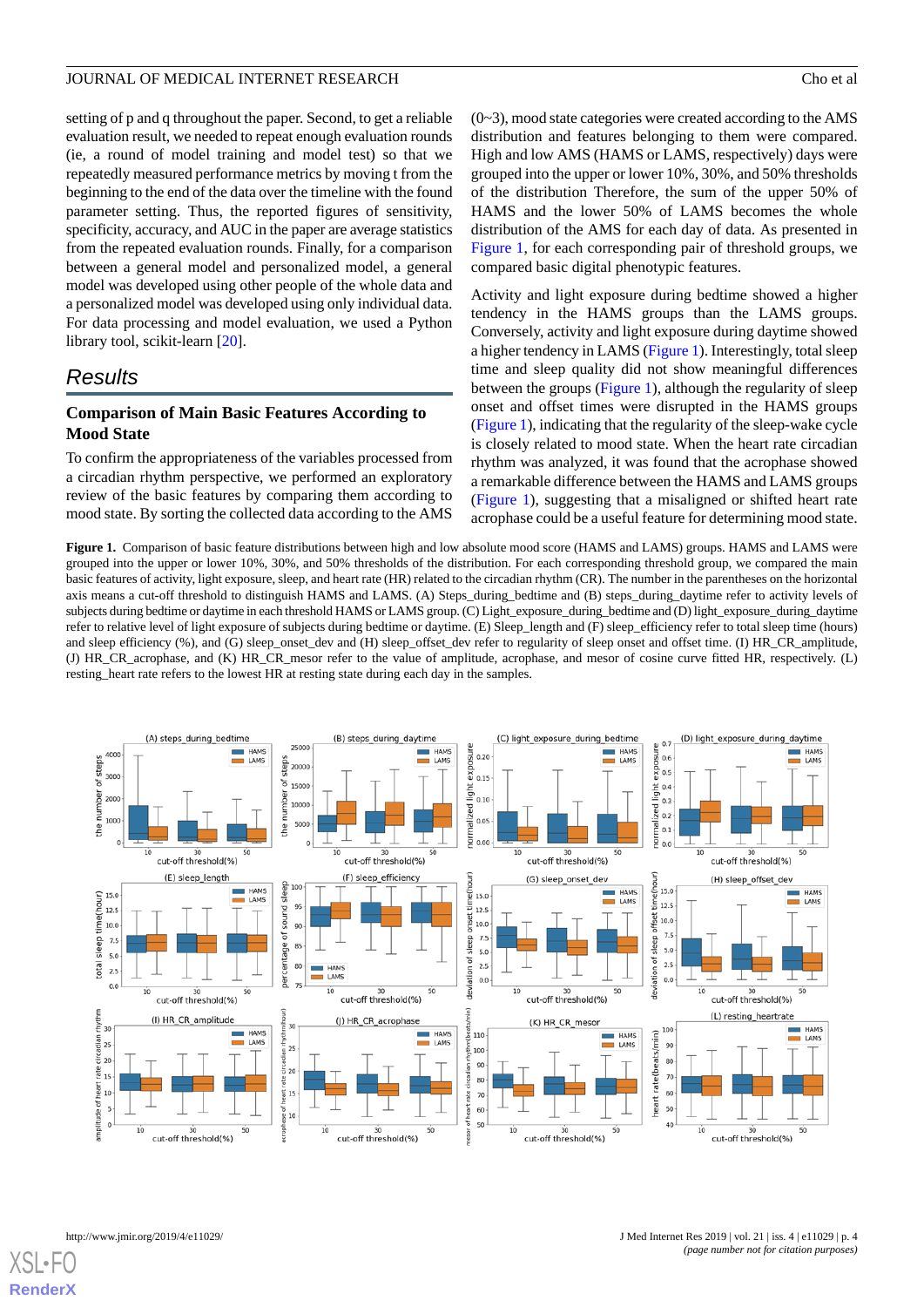## **Performance Evaluation of the Mood State Prediction Model (Neutral or Biased Mood State)**

In model construction, we used 2-class labels for distinguishing a mood state, which were determined by a 10%, 30%, and 50% cut-off threshold (eg, 10% of the highest AMS is labeled as *biased mood state* and the rest of the 90% AMS is labeled as *neutral mood state* in the 10% cut-off case). We tested the model performance in the 3 different conditions of thresholds. As seen in [Figure 2,](#page-5-0) we confirmed that the mood state prediction model performed better than a random prediction model, as the AUC values for the 3 patient groups, as well as for all groups combined, were all higher than 0.5. In the case of mood state labeling with a 50% cut-off [\(Figure 2\)](#page-5-0), the prediction accuracy for all patients and for patients with MDD, BD I, or BD II was 65%, 65%, 64%, and 65%, respectively. Sensitivity was 71%, 57%, 68%, and 85%, specificity was 57%, 68%, 58%, and 36%, and AUC values were 0.7, 0.69, 0.67, and 0.67 for predicting mood states in all patients and in MDD, BD I, and BD II patients, respectively. Note that the ROC curves of [Figure 2](#page-5-0) presented in [Multimedia Appendix 4](#page-11-4) and additional information about the variance of the model performance in each evaluation round are reported in [Multimedia Appendix 5.](#page-11-5) The number of samples used in the model construction for each case is reported in [Multimedia Appendix 6.](#page-11-6)

To understand the quality of predictions using partially observed covariates of features, we evaluated each performance of the partial model construction with the whole patient data, supposing that some missing features were removed. The AUC performance of each partially constructed model was 0.684 without steps-related features, 0.687 without sleep-related

features, 0.683 without heart rate–related features, and 0.683 without light-related features (more details present in [Multimedia Appendix 8\)](#page-11-7). In the impact analysis of missing features, heart rate– and light-related features were of a highly negative impact in terms of performance reduction.

To investigate the contribution of various features to the mood state predictions, we sorted the importance of influential features for prediction, depending on the patient group, as shown in [Figure 3](#page-6-0). The higher value in importance, the more frequently the feature is selected in a decision tree construction. To compute the feature importance, we used a Python library, scikit-learn [[20\]](#page-12-15), and referred to the code. In [Figures 3](#page-6-0) and [4](#page-7-0), the color coding means the direction of feature effect was measured with Pearson correlation coefficients and the color-magnitude means relative strength of the correlation. Red color means a positive correlation with AMS (ie, the higher the feature value, the mood state tends to be more unstable.). Conversely, blue color means a negative correlation with AMS (ie, the higher the feature value, the less unstable the mood.). Gray color means the absolute coefficient values are less than 0.1, so it is hard to say any direction of the effect. [Figures 3](#page-6-0) and [4](#page-7-0) have error variances of 1 SD with a solid black line at the end of each bar.

In the whole subject group and BD I group, the average circadian rhythm of heart rate (HR\_CR\_mesor) and deviation of sleep onset time (sleep\_onset\_dev) were the top influential features ([Figure 3\)](#page-6-0) and steps during bedtime were the most influential in the MDD group [\(Figure 3\)](#page-6-0). Heart rate amplitude was the most influential in the BD II group ([Figure 3](#page-6-0)).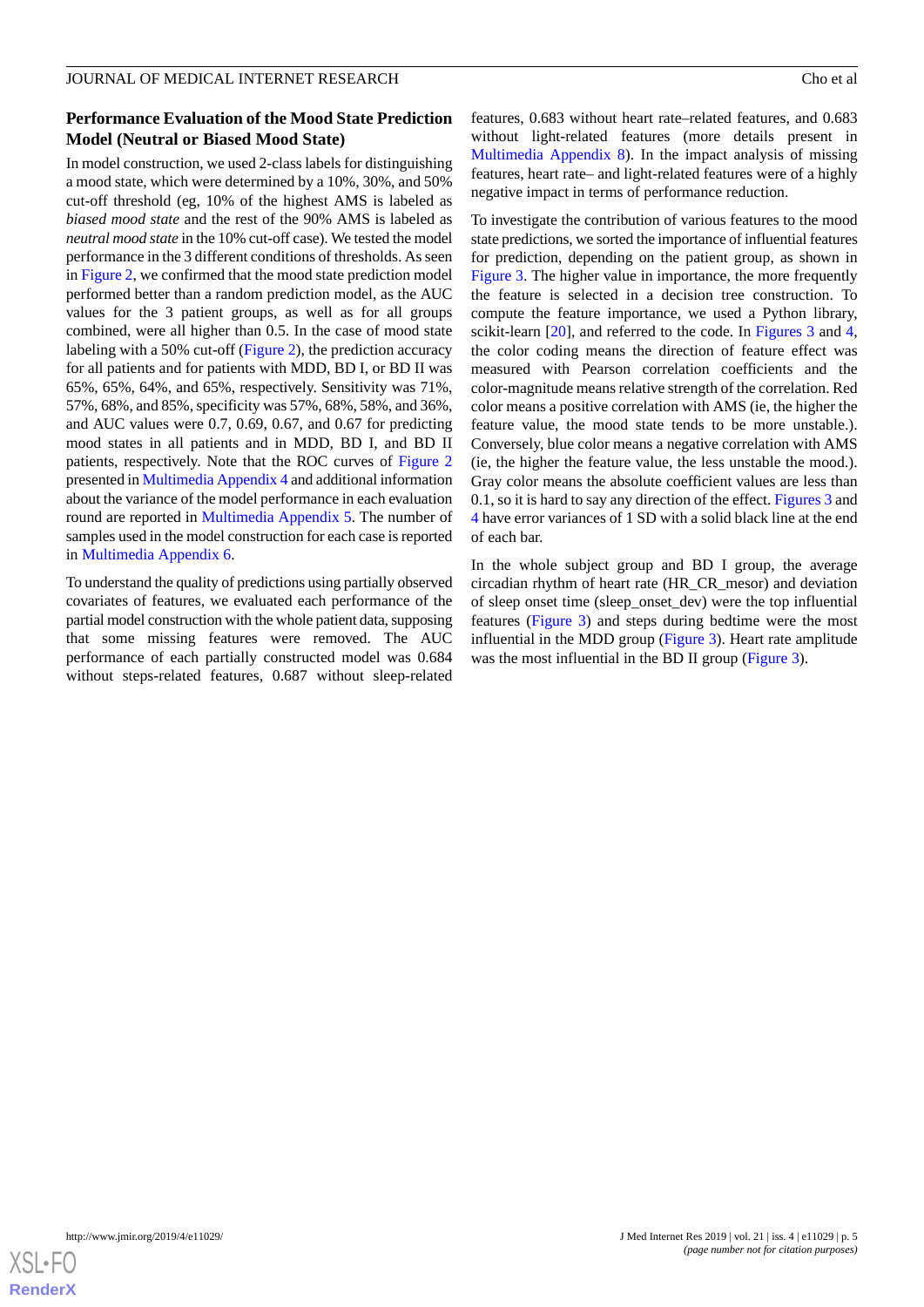<span id="page-5-0"></span>Figure 2. The performance evaluation of the mood state prediction model. The mood state prediction model outputs one of 2 mood states (ie, biased mood state or neutral mood state) and whether the model outcomes that were correctly matched with the ground truth (ie, the known actual mood states) was tested. The mood performance was evaluated in terms of the 4 performance evaluation metrics: sensitivity, specificity, accuracy, and area under the curve with the 3 different ground truth labeling criterion: 10%, 30%, and 50% cut-offs in absolute mood score distribution. (A) The performance evaluation result in the case of mood state labeling with 10% cut-off, (B) the performance evaluation result in the case of mood state labeling with 30% cut-off, and (C) the performance evaluation result in the case of mood state labeling with 50% cut-off. MDD: major depressive disorder; BD I: bipolar I disorder; BD II: bipolar II disorder; AUC: area under the curve.





## (C) Mood state labeling with 50% cut-off

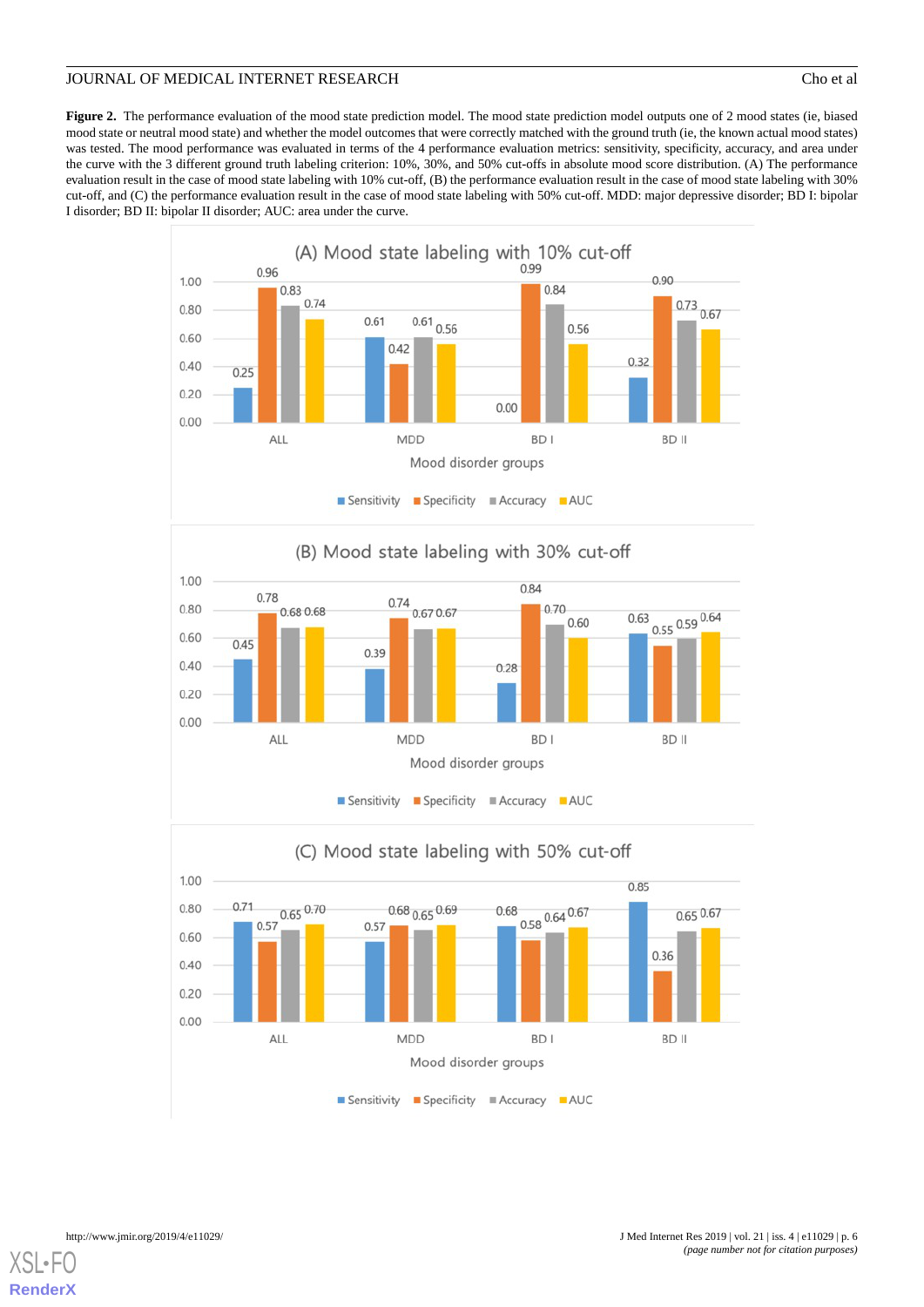<span id="page-6-0"></span>Figure 3. Representative influential features of the mood state prediction model. The mood state prediction model uses several categories of features and different features have different contribution to prediction performance. Each of the feature categories was compared in terms of its importance (contribution perspective). Each bar in the graph means relative importance of a feature category compared to the other bars. The black sold lines at the end of each bar means one standard deviation error range, and the color coding of each bar means the direction of feature effect; therefore, sum of all the bar lengths is one (100%). (A) The comparison analysis was conducted with data from all patients. (B) The analysis was conducted only with data from major depressive disorder patients. (C) The analysis was conducted only with data from bipolar I disorder patients. (D) The analysis was conducted only with data from bipolar II disorder patients. MDD: major depressive disorder; BD I: bipolar I disorder; BD II: bipolar II disorder; HR: heart rate; CR: circadian rhythm.



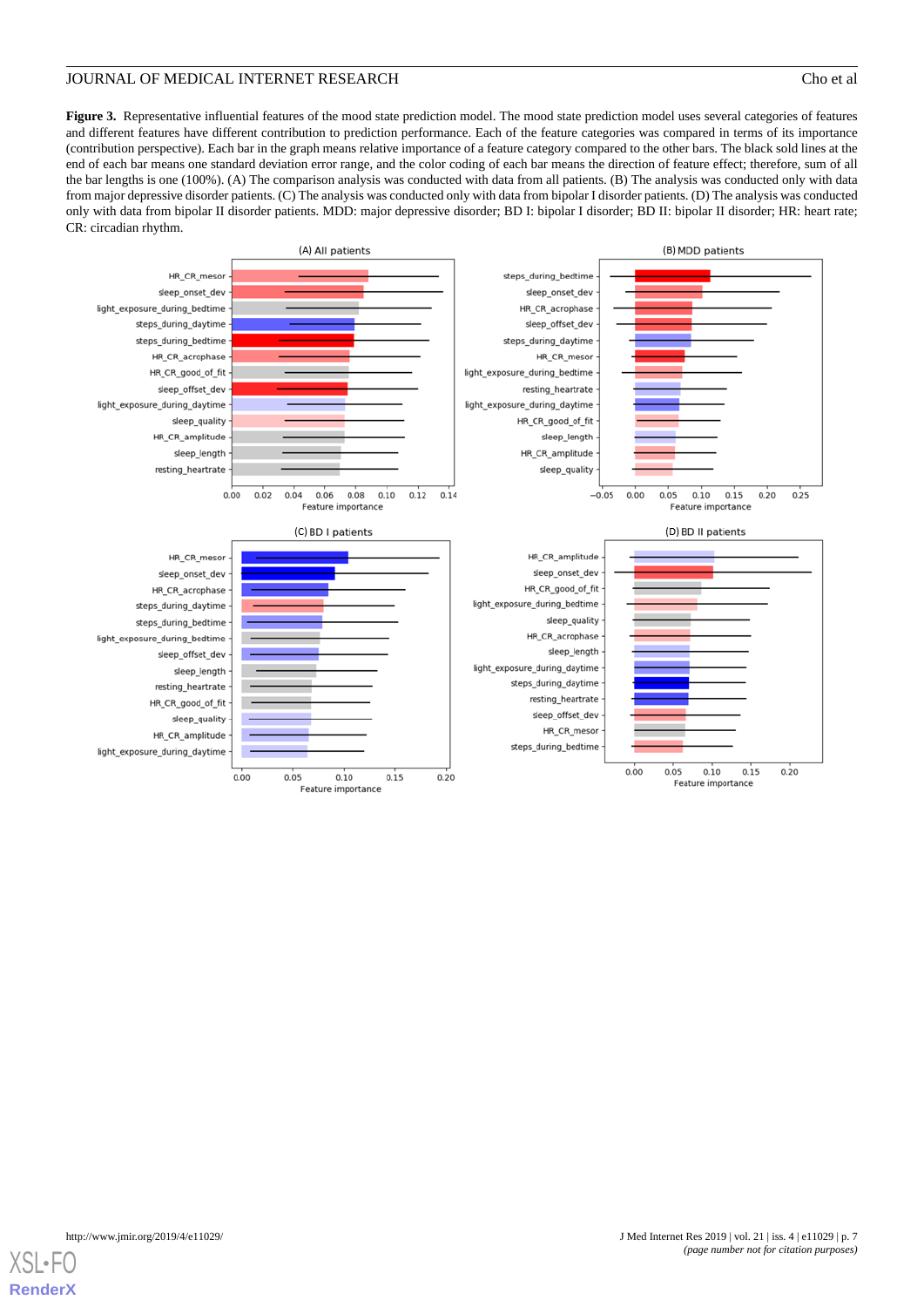<span id="page-7-0"></span>**Figure 4.** Representative influential features of the mood episode prediction model. The mood episode prediction model uses several categories of features, and different features have different contributions to prediction performance. Each of the feature categories was compared in terms of its importance (contribution perspective). Each bar in the graph means relative importance of a feature category compared with the other bars. The black sold lines at the end of each bar means 1 SD error range, and the color coding of each bar means the direction of feature effect; therefore, the sum of all the bar lengths is one (100%). (A) The comparison analysis was conducted with data from all patients with depressive episodes. (B) The analysis was conducted only with data from patients with major depressive disorder with depressive episodes. (C) The analysis was conducted only with data from patients with bipolar type I disorder with depressive episodes. (D) The analysis was conducted only with data from patients with bipolar type II disorder with depressive episodes. (E) The analysis was conducted only with data from patients with bipolar type I disorder with manic episodes. (F) The analysis was conducted only with data from patients with bipolar type II disorder with hypomanic episodes. MDD: major depressive disorder; BD I: bipolar type I disorder; BD II: bipolar type II disorder; HR: heart rate; CR: circadian rhythm.



## **Performance Evaluation of the Mood Episode Prediction Model**

As seen in [Table 1,](#page-8-0) the mood episode prediction model was determined to perform better than a random prediction model according to AUC values. Basically, AUC cannot be calculated for multiclassification but for binary classification. Therefore, we merged all the samples not in the target class but into the remaining class for multiclasses of mood episodes. The average accuracies in all patients and in those with MDD, BD I, and BD II were 89.3%, 73.1%, 85.1%, and 78.5%, respectively. For all patients, prediction accuracy for NE, DE, ME, and HME was 85.3%, 87%, 94%, and 91.2%, respectively. Sensitivity was 93%, 48%, 25.2%, and 30.6%, specificity was 59.9%, 95.6%, 99.6%, and 99.6%, and the AUC value was 0.87, 0.87, 0.958, and 0.912 for predicting NE, DE, ME, and HME, respectively.

For patients with MDD, the prediction accuracy was 75.1% and 71.2%, sensitivity was 93.5% and 40.9%, specificity was 39.5% and 87.8%, and the AUC value was 0.781 and 0.798 for NE and DE, respectively. For patients with BD I, prediction accuracy was 84%, 83.1%, and 88.3%, sensitivity was 95.4%, 24.6%, and 20.7%, specificity was 39.3%, 97%, and 99.2%, and the AUC value was 0.84, 0.839, and 0.933 for NE, DE, and ME, respectively. For patients with BD II, prediction accuracy was 82.6%, 74.4%, and 87.5%, sensitivity was 84.5%, 64.1%, and 66.9%, specificity was 76.2%, 72.2%, and 98.4%, and the AUC value was 0.919, 0.868, and 0.949 for NE, DE, and HME, respectively. The number of samples used in the model construction for each case is reported in [Multimedia Appendix](#page-11-6) [6.](#page-11-6) [Figure 4](#page-7-0) provides information on the important influential features in prediction performance capability in the diagnostic groups.

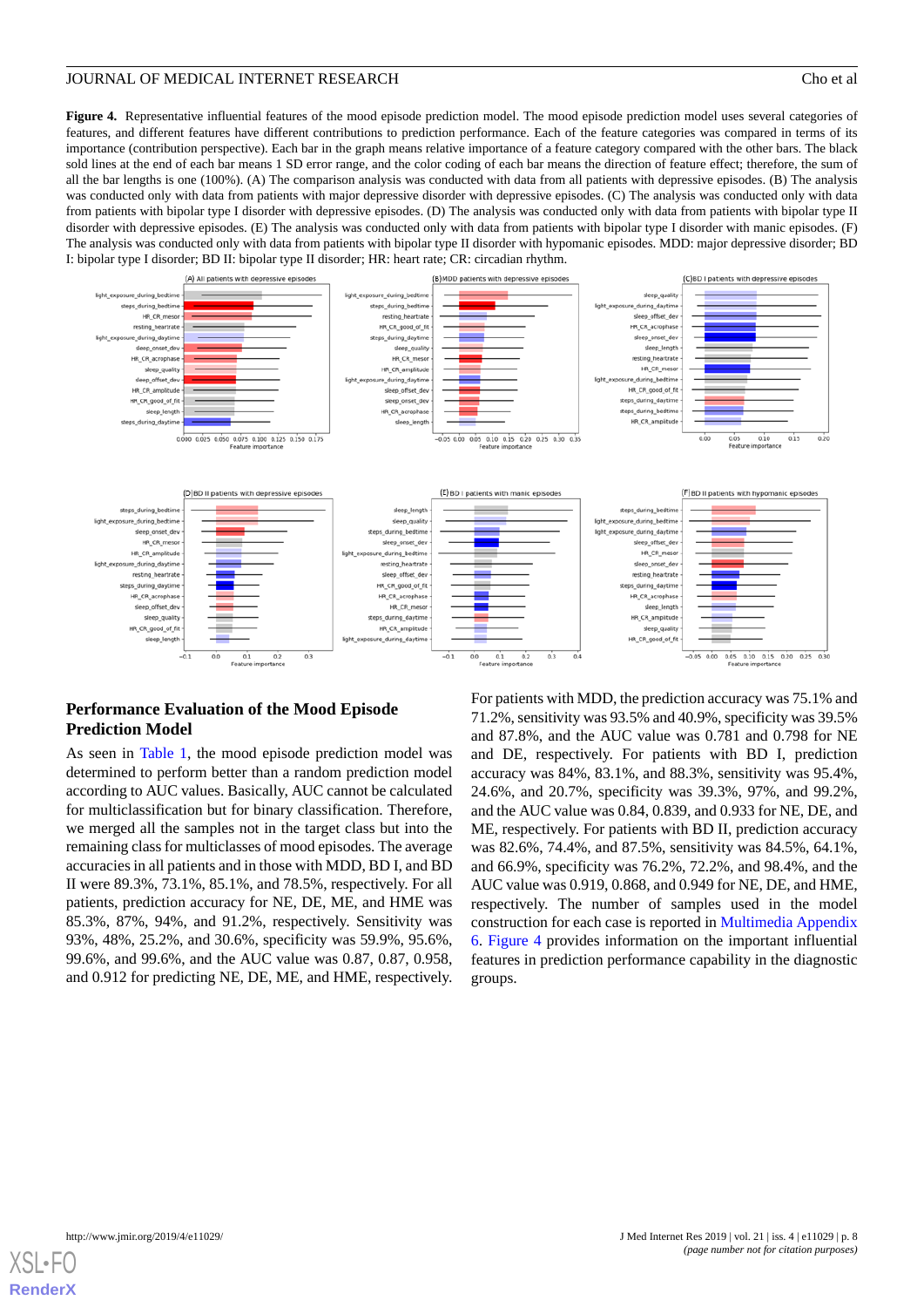<span id="page-8-0"></span>Table 1. The performance evaluation of the mood episode prediction model.

| Episodes and measures         |              | All patients | Major depressive disorder Bipolar type I disorder Bipolar type II disorder |       |       |
|-------------------------------|--------------|--------------|----------------------------------------------------------------------------|-------|-------|
| No episodes (euthymic period) |              |              |                                                                            |       |       |
|                               | Samples, %   | 82           | 92.5                                                                       | 85    | 66.9  |
|                               | Sensitivity  | 0.93         | 0.965                                                                      | 0.954 | 0.845 |
|                               | Specificity  | 0.599        | 0.395                                                                      | 0.393 | 0.762 |
|                               | Accuracy     | 0.853        | 0.751                                                                      | 0.84  | 0.826 |
|                               | $AUC^a$      | 0.87         | 0.781                                                                      | 0.84  | 0.919 |
| <b>Depressive episodes</b>    |              |              |                                                                            |       |       |
|                               | Samples, %   | 12.3         | 7.4                                                                        | 11.8  | 18.2  |
|                               | Sensitivity  | 0.48         | 0.409                                                                      | 0.246 | 0.641 |
|                               | Specificity  | 0.956        | 0.878                                                                      | 0.97  | 0.722 |
|                               | Accuracy     | 0.87         | 0.712                                                                      | 0.831 | 0.744 |
|                               | $\mbox{AUC}$ | 0.87         | 0.798                                                                      | 0.839 | 0.868 |
| <b>Manic episodes</b>         |              |              |                                                                            |       |       |
|                               | Samples, %   | $1.1\,$      | $\overline{\phantom{a}}^{\phantom{a}b}$                                    | 3     |       |
|                               | Sensitivity  | 0.252        |                                                                            | 0.207 |       |
|                               | Specificity  | 0.996        |                                                                            | 0.992 |       |
|                               | Accuracy     | 0.94         |                                                                            | 0.883 |       |
|                               | $\mbox{AUC}$ | 0.958        |                                                                            | 0.933 |       |
| <b>Hypomanic episodes</b>     |              |              |                                                                            |       |       |
|                               | Samples, %   | 4.4          |                                                                            |       | 14.8  |
|                               | Sensitivity  | 0.306        |                                                                            |       | 0.669 |
|                               | Specificity  | 0.996        |                                                                            |       | 0.984 |
|                               | Accuracy     | 0.912        |                                                                            |       | 0.875 |
|                               | $\mbox{AUC}$ | 0.912        |                                                                            |       | 0.949 |
| Average accuracy              |              | 0.893        | 0.731                                                                      | 0.851 | 0.785 |

<sup>a</sup>AUC: area under the curve.

<sup>b</sup>Not applicable.

#### **General Model Versus Personalized Model**

When constructing a machine learning model, the model is supposed to feed as much data as possible for the purpose of general knowledge learning. If a prediction model is learned by much data of the other people, it is called a general model in this paper. Conversely, if a prediction model is learned by personal data, it is called a personalized model. A general model can have comprehensive knowledge, but it is not specialized to an individual. A personalized model has specific knowledge especially for an individual. It is specialized to one so it is not applicable to the other one. It is a possible idea that a personalized model can improve the prediction accuracy of personal mood change. Therefore, as mood and related features showed various manifestations for each subject, we compared the performance of the personalized and general models in terms of accuracy for 4 prediction scenarios: (1) mood state for the next 3 days (*future mood state*), (2) DE, (3) ME, and (4) HME ([Multimedia Appendix 7\)](#page-11-8). For the future mood state, the

[XSL](http://www.w3.org/Style/XSL)•FO **[RenderX](http://www.renderx.com/)**

personalized model outperformed the general model in 100% of the comparisons. The average degree to which the personalized model outperformed was 23.8%, meaning that all the cases of the personalized model predictions were 23.8% more accurate, on average, than those of the general model. In the scenario cases of episode prediction, the personalized models almost perfectly outperformed the general model as well.

## *Discussion*

## **Principal Findings**

In an exploratory review, we found several basic features from the passively collected data that showed a clear difference between the HAMS and LAMS groups. Light exposure is important because light is a central modulator of sleep, mood, and circadian rhythms [[21\]](#page-12-16). Activity at appropriate times of the day and appropriate amounts could be one kind of social zeitgeber (*time-giver*) for the maintenance of circadian rhythms and mood [\[22](#page-12-17)]. Activity and light exposure, which are basic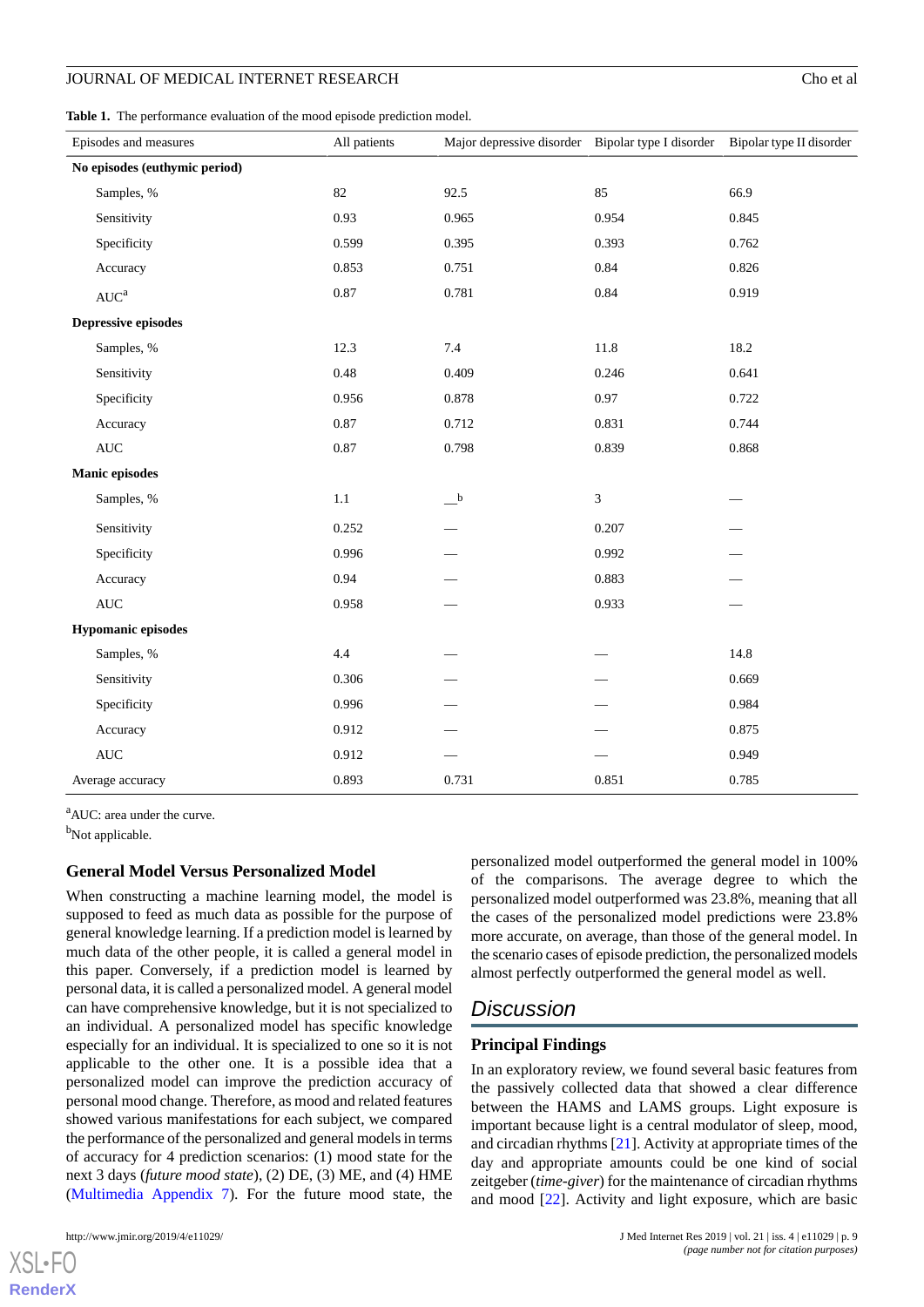and important in terms of human circadian rhythms, consistently show clear and distinct differences according to the mood state. This suggests that it would be useful for patients with mood disorders to manage their activity levels and exposure to light to coordinate with their circadian rhythm to maintain a stable mood state. It is clinically significant that irregularities in the sleep-wake cycle are common in abnormal mood states [[23\]](#page-12-18). The group differences in the heart rate acrophase identified in this study can be considered in the same context. Confirming the findings in [Figure 1,](#page-3-0) we demonstrated that basic features related to circadian rhythms can meaningfully reflect the mood state.

The overall prediction accuracy for the mood state was relatively good. Interestingly, the sensitivity in BD II was markedly higher and the specificity lower than in other groups. This result may reflect characteristic features of BD II such as a close relationship to circadian rhythm disturbances as well as very common and sensitive mood changes in BD II. In the mood episode prediction model, overall prediction accuracy was quite good across all patient groups. The sensitivity to predict a DE was low across all groups except BD II (ie, all patients, MDD patients, and BD I patients). This may be because a DE is likely to be influenced by diverse factors including disturbance of circadian rhythms, socioeconomic stress, and interpersonal problems [\[6](#page-12-3),[24\]](#page-12-19). The prediction performance was markedly better in the BD II group for all episodes. In other words, the HME and DE in patients with BD II showed clearly distinguishable features compared with the euthymic period. BD II has been proposed as a distinctive major mood disorder from BD I or MDD, in terms of brain abnormalities, a number of previous mood episodes, seasonal aggravations, the circadian rhythm, depressive admixtures, and comorbidity [[6](#page-12-3)[,25](#page-12-20)[-28](#page-13-0)]. The results of this study also show that BD II exhibits more discriminating characteristics than other major mood disorders. In particular, the superiority of the mood prediction algorithm based on the circadian rhythm suggests indirectly that BD II is likely to be affected by the disturbance of the circadian rhythm compared with mood episodes of other mood disorders. On the contrary, it is also possible that better predictions for BD II might be an artifact of the relatively well-balanced dataset for BP II and the fact that standard splits in random forests are not well-suited for the imbalanced classification. We will need further research for this possibility in the future.

Circadian disturbances have been reported in MDD including diurnal mood variation [[29\]](#page-13-1), core body temperature abnormality [[30\]](#page-13-2), changes in secretion of melatonin and cortisol [[31\]](#page-13-3), circadian rhythm alteration induced by antidepressants [[32\]](#page-13-4), and sleep-wake cycle disruption [[31](#page-13-3)[,33](#page-13-5)]. BD has even more robust results reported than MDD in relation to circadian rhythms, from an association with circadian gene variants [[34\]](#page-13-6), through sleep and circadian phenotypes  $[4,6,7]$  $[4,6,7]$  $[4,6,7]$  $[4,6,7]$ , to the therapeutic approaches focusing on circadian rhythms and sleep [[35\]](#page-13-7). Previous researchers have reported that seasonal variations in mood, behavior, and diurnal preference, and irregular bed-rise times, are closely related to BD, suggesting the importance of circadian rhythms in BD [\[36](#page-13-8)]. In particular, studies showed a closer association with seasonality in BD II than in BD I [\[37](#page-13-9)] and a greater chronotherapeutic effect in BD II [[38\]](#page-13-10).

 $XS$  $\cdot$ FC **[RenderX](http://www.renderx.com/)** Although the diagnosis of a mood disorder may be the same, clinical features vary from person to person. Automatically and passively recorded data from a diverse range of routine lives can directly or indirectly provide rich information reflecting each person's psychiatric characteristics. Clinical symptoms are assessed primarily through interviews or psychiatric scales, which are dependent on reports from the patient or caregiver and are prone to recall errors and subjective bias. Continuously collected digital log data can provide a personalized upgrade to traditional clinical information. The mood prediction algorithm from this study provides a timely opportunity for the practical application of these data to treatment, especially for preventing acute mood episodes and managing daily mood states. The rapid development of information and communication technology (ICT) will present new therapeutic paradigm shifts for both clinicians and patients and help to fill the care gap in existing conventional treatments.

Mood follows a flow, so if patients record their own mood state every day, it can be a powerful predictor of future mood. However, recording daily mood requires ongoing attention and effort. As adherence is a key issue in mood disorder treatment, compliance would be improved if a patient's condition could be managed and analyzed without any special effort or action. Using a smartphone and wearable device is a simple and convenient way to collect data to predict the mood state or pathological mood episodes.

Many studies have been conducted so far to predict mood or stress with data collection from smartphones such as the number of phone calls and text messages communicating with other people [[16\]](#page-12-22), entropy of subject's location changes based on the global positioning system (GPS) [\[39](#page-13-11)], behavioral movement detection from accelerometer sensors [[17,](#page-12-12)[40\]](#page-13-12), ambient light and noise sounds [[17\]](#page-12-12), and the paralinguistic feature of speech from smartphones [\[40](#page-13-12)]. LiKamWa et al used smartphone sensors to predict mood change in their study for 32 subjects and 2 months [[16\]](#page-12-22). They analyzed the number and length of calls, short message service (SMS) text messages, and email communications; the usage number and pattern of apps; history of Web browser connections; and change of location information, reporting a prediction accuracy with 66%. After using the personalized prediction model, they could improve the accuracy up to 93%. Ma et al analyzed location information, user action and movement detection, ambient light and sounds, predicting the mood state with 50% accuracy in their study with 15 subjects and for 30 days [\[17](#page-12-12)]. One of the well-known projects for mood prediction study using smartphone-based sensors is the MONARCA project [\[41](#page-13-13)]. In the project, 12 actual BD were studied for 12 weeks. The mood prediction accuracy was achieved at 72% to 81% by using an accelerometer sensor and GPS-based location information. The prediction accuracy could be improved some more by including features of phone speech analysis. Gravenhorst et al also found from an extra study that higher use of social and entertainment apps was associated with lower stress and irritability [\[41](#page-13-13)]. Palmius et al could distinguish the mood depressive state from the nondepressive state with 85% accuracy by using features of GPS information including the entropy and circadian rhythm [[42\]](#page-13-14). Carr et al studied if variability in phase and amplitude of the diurnal rhythm is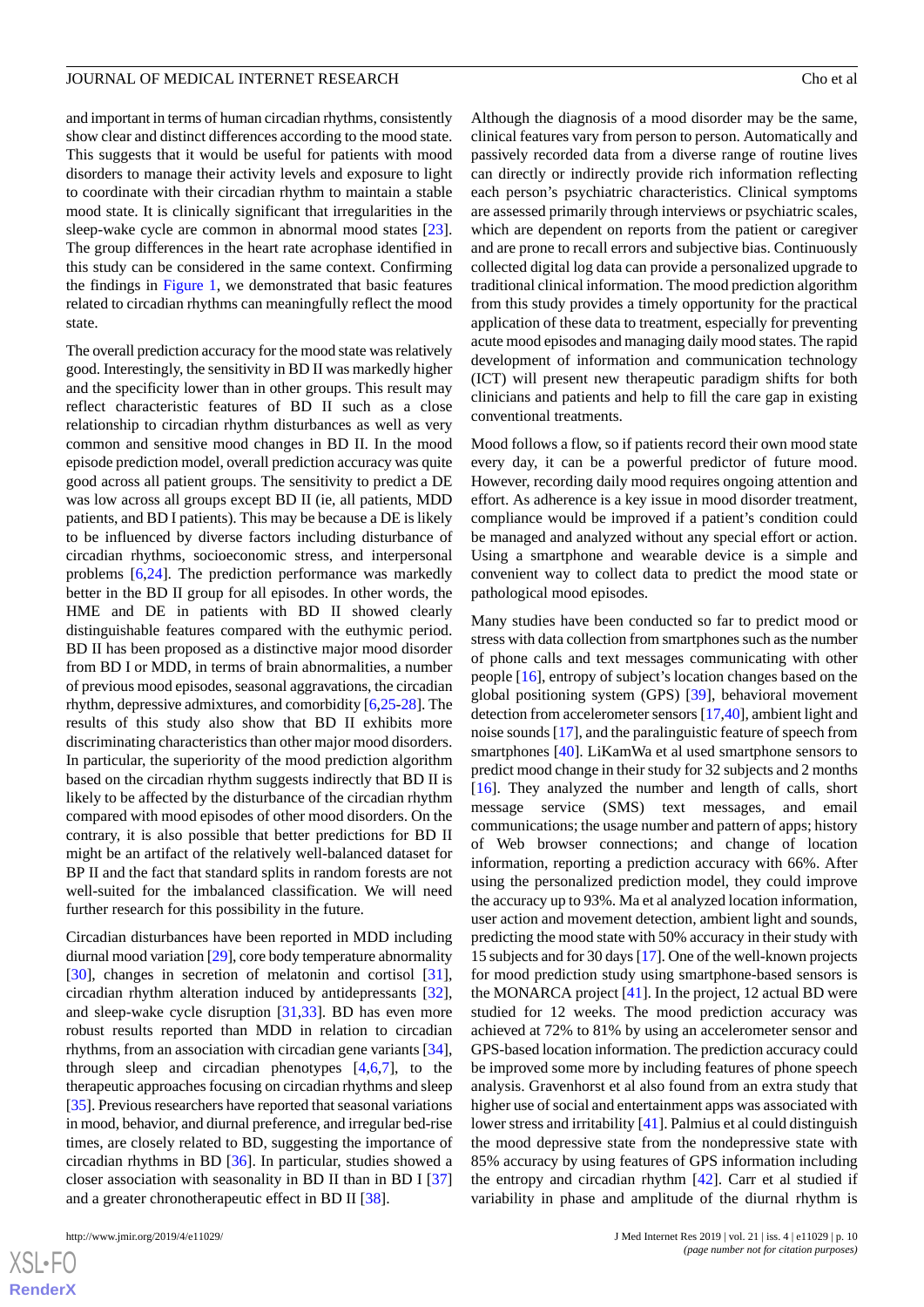related to variation of mood in bipolar and borderline personality disorder [[43\]](#page-13-15). They investigated mood and diurnal variation for 4 days in 20 outpatients with BD, 14 with borderline personality disorder, and 20 healthy controls using a smartphone app, portable electrocardiogram, and actigraphy, reporting that for borderline personality disorder, there was a pattern of positive correlations between mood variability and variation in activity, sleep, and heart rate.

The previous studies were rather based on smartphone built-in sensors than on wearable devices. Smartphone sensors would be useful, but they have some limitations. First, smartphone is portable but not wearable. Therefore, even though smartphone is very easily applicable, it is not directly attached to the body so it is hard to collect data continuously without missing points over the timeline. Second, a privacy issue is serious. Many studies are depending on collecting data such as phone calls, SMS text messages, and GPS information, which are very sensitive and hard to be collected for a long time. However, a psychiatric study of mood prediction usually should need a long-time follow-up. The existing related studies have reported quite promising results in terms of mood prediction. However, they are mostly not analyzing actual BD patients but studying students or ordinary people without a mental disorder under the laboratory experiment setting or under an artificially instrumented environment. The number of analyzed people is limited to a small size and the length of study is not more than an annual period.

In contrast, our study was based on big data collection and analysis for about 2 years from 55 actual major mood disorder patients, which is reliably measured by a wearable device (a popular commercial product). To our knowledge, the proposed rhythm features ([Multimedia Appendix 2\)](#page-11-2) are unique and have never been tried before in model construction of the existing mood prediction studies. The accuracy of the proposed model performance is also reasonable compared with the existing related studies.

This study has several clinical strengths. First, we prospectively collected a vast amount of data for about 2 years from study subjects with mood disorders, accumulating 52,884 days of samples. Second, automatically passively recorded digital data from patients were collected using ICT, and the collected data were categorized, processed, and analyzed according to our hypotheses, regarding the influence of circadian rhythms, to obtain 130 daily features. As a result, from 260,390 to 6,874,920 total features (in the case of a complete dataset=2003 sample days×130 features and an incomplete dataset=52,884 sample days×30 features) were available for machine learning training and played an important role in improving predictability. Third, clinically significant prediction performance for a mood state or pathological mood episode was demonstrated using

automatically recorded passive digital log data, in the absence of clinically derived mood information. Finally, the personalized prediction algorithm showed the potential to apply precision medicine principles to psychiatry.

## **Limitations**

This study has some limitations. First, more intrinsic and preemptive genetic and biological assessments related to circadian rhythms were not included, as this would have required a more complex study design and analysis methods. We are planning to include these in future research. Second, the prediction capabilities were not high in some cases. However, the purpose of this study was not to diagnose mood disorders but to predict the mood state or episodes in patients with a diagnosed mood disorder, to improve the prognosis of patients with mood disorders by self-monitoring and self-care of moods and circadian rhythms in daily life through the mood prediction system developed in this study. Third, when analyzing the mood state, HAMS and LAMS were applied separately according to the absolute score of mood. This might not be an accurate reflection of the mood state, as we did not apply the high and low mood scores correctly. However, it was not easy to verify the accuracy of daily mood scores unlike the mood episodes, because the subjective mood score recorded by an individual may vary according to individual characteristics and tendencies. Finally, we reported the model performance results for individuals from our collected dataset only. Therefore, it is not sure how well the results will generalize to a new population. One way of addressing this properly would be by using cross-validation for different unseen patients. Some individuals would be selected for testing and others for training. The model would be trained using the training individuals and evaluated using the test individuals, and the procedure would be repeated for multiple splits as in the usual cross-validation. Thus, it is necessary for an additional future study to test and secure more external validity.

## **Conclusions**

To our knowledge, this is the first study to develop a prediction system using only passive digital phenotypes from patients with mood disorders for a prolonged period of time. We have developed and verified mood state and pathological mood episode prediction algorithms using only automatically recorded passive data. On the basis of the results of this study, mood prediction algorithms can be applied therapeutically to improve clinical outcomes and the prognosis of patients with mood disorders. This study is just the first step toward future digital and precision medicine in the psychiatric field [\[44](#page-13-16)]. In future, a revolutionary change in psychiatric treatment will occur through the establishment of an integrated platform with genetic information and biological therapy.

## **Acknowledgments**

This independent research study was supported by the Korea Health 21 R&D Project funded by the Ministry of Health & Welfare, Republic of Korea (HM14C2606 and HI14C3212), and the National Research Foundation of Korea (2016M3C7A1904345 and 2017M3A9F1031220). Most of all, we express our gratitude to the participants who took part in the study.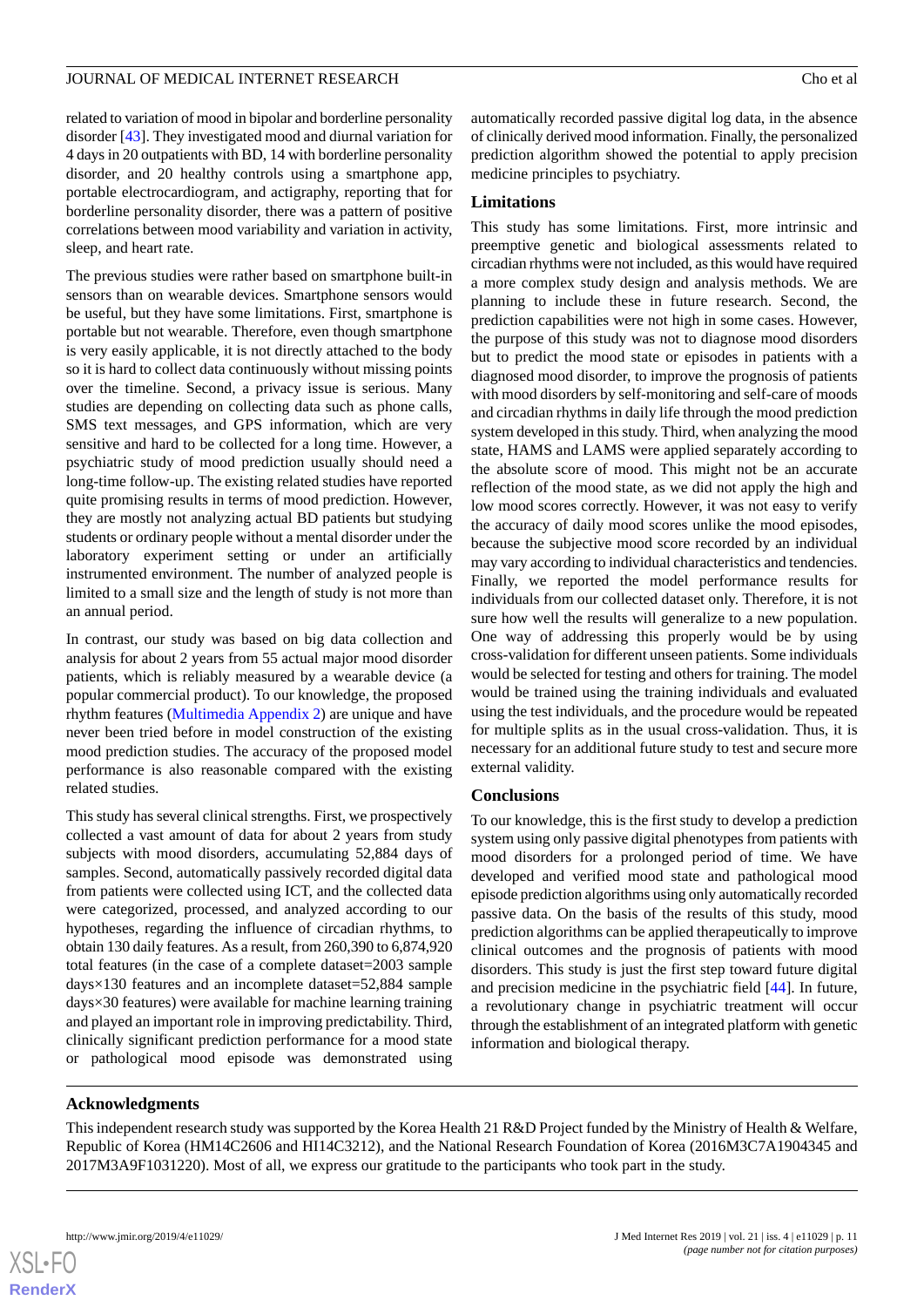## **Authors' Contributions**

CHC, TL, MGK, HPI, LK, and HJL designed and managed the study. CHC, TL, MGK, and HJL were responsible for data collection and trial management. CHC, TL, MGK, and HJL did the data analysis. CHC, TL, MGK, HPI, LK, and HJL provided expert advice on service, clinical, and patient-related matters. All authors contributed to writing and editing the paper. The first 2 authors contributed equally to this work.

## **Conflicts of Interest**

<span id="page-11-1"></span>None declared.

## **Multimedia Appendix 1**

<span id="page-11-2"></span>Demographic and clinical information of the subjects. [[DOCX File, 22KB-Multimedia Appendix 1\]](https://jmir.org/api/download?alt_name=jmir_v21i4e11029_app1.docx&filename=28cce977339c48523742182360e2357f.docx)

## **Multimedia Appendix 2**

<span id="page-11-3"></span>The proposed basic features to check circadian rhythm from the automatically measured passive digital log data of patients with mood disorders. [[DOCX File, 17KB-Multimedia Appendix 2\]](https://jmir.org/api/download?alt_name=jmir_v21i4e11029_app2.docx&filename=46ab804f377eaa1cd88f046d8c310ef0.docx)

**Multimedia Appendix 3**

<span id="page-11-4"></span>Different parameter setting affects model performance. The legend means the model test period q and the horizontal axis means the model training period p has 1 time of q days, 2 times of q days, 3 times of q days, and so on. The vertical axis means the area under the curve result after evaluating model performance with a parameter combination of p and q. [[DOCX File, 18KB-Multimedia Appendix 3\]](https://jmir.org/api/download?alt_name=jmir_v21i4e11029_app3.docx&filename=e3644f7fc1cb52a3fce65b463d7be5cc.docx)

## **Multimedia Appendix 4**

<span id="page-11-5"></span>The entire receiver operating characteristic curves of the main manuscript are presented here for clearer understanding of some unreported calibration in sensitivity and specificity. [[DOCX File, 194KB](https://jmir.org/api/download?alt_name=jmir_v21i4e11029_app4.docx&filename=9d365cd7394a8fc2d7a9981974b1bb8d.docx)-[Multimedia Appendix 4\]](https://jmir.org/api/download?alt_name=jmir_v21i4e11029_app4.docx&filename=9d365cd7394a8fc2d7a9981974b1bb8d.docx)

## **Multimedia Appendix 5**

<span id="page-11-6"></span>This is a Kernel Density Estimate plot describing variance of the model performance that was reported in the main manuscript (Mood state labeling with 50% cut-off) for the mood disorder group ALL. The horizontal axis presents the area under the curve (AUC) distribution and the vertical axis presents density of each AUC observation from multiple performance evaluation rounds. The total number of evaluation rounds is 668.

[[DOCX File, 46KB-Multimedia Appendix 5\]](https://jmir.org/api/download?alt_name=jmir_v21i4e11029_app5.docx&filename=de045dec30176bf9a94f306e0bbf193c.docx)

## <span id="page-11-8"></span>**Multimedia Appendix 6**

The number of samples used in the mood state and mood episode prediction. [[DOCX File, 16KB-Multimedia Appendix 6\]](https://jmir.org/api/download?alt_name=jmir_v21i4e11029_app6.docx&filename=4618ed77e5dfce19d620842d6a0e2143.docx)

## <span id="page-11-7"></span>**Multimedia Appendix 7**

Prediction performance comparison between personalized model versus general model. [[DOCX File, 14KB-Multimedia Appendix 7\]](https://jmir.org/api/download?alt_name=jmir_v21i4e11029_app7.docx)

## **Multimedia Appendix 8**

<span id="page-11-0"></span>The area under the curve performance of each partially constructed model. The first column means a group of features that are missed in the model construction, and the second column is the number of features that are used in the model construction except the group of missing features. The rest of columns are the constructed model performance without using the missing features. [[DOCX File, 15KB-Multimedia Appendix 8\]](https://jmir.org/api/download?alt_name=jmir_v21i4e11029_app8.docx&filename=d9acf80834259957994e29eb390b2611.docx)

## **References**

[XSL](http://www.w3.org/Style/XSL)•FO **[RenderX](http://www.renderx.com/)**

1. World Health Organization: Geneva; 2008. The Global Burden of Disease 2004 Update URL: [https://www.who.int/healthinfo/](https://www.who.int/healthinfo/global_burden_disease/2004_report_update/en/) [global\\_burden\\_disease/2004\\_report\\_update/en/](https://www.who.int/healthinfo/global_burden_disease/2004_report_update/en/) [accessed 2019-04-12] [\[WebCite Cache ID 77Zo9p2sj\]](http://www.webcitation.org/

                                            77Zo9p2sj)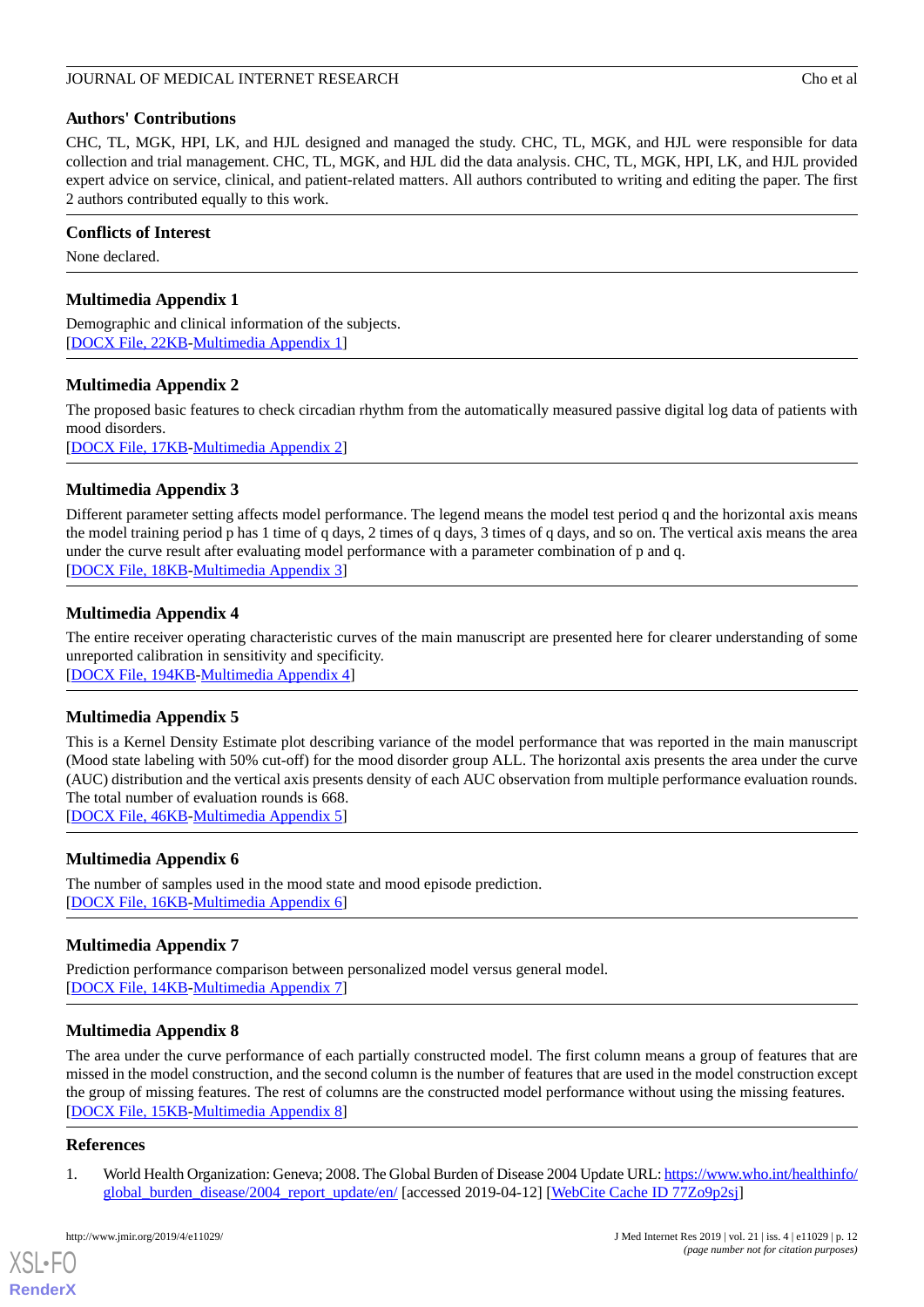- <span id="page-12-0"></span>2. Simon GE. Social and economic burden of mood disorders. Biol Psychiatry 2003 Aug 1;54(3):208-215. [doi: [10.1016/S0006-3223\(03\)00420-7\]](http://dx.doi.org/10.1016/S0006-3223(03)00420-7) [Medline: [12893097](http://www.ncbi.nlm.nih.gov/entrez/query.fcgi?cmd=Retrieve&db=PubMed&list_uids=12893097&dopt=Abstract)]
- <span id="page-12-21"></span><span id="page-12-1"></span>3. Malhi GS, Kuiper S. Chronobiology of mood disorders. Acta Psychiatr Scand Suppl 2013(444):2-15. [doi: [10.1111/acps.12173](http://dx.doi.org/10.1111/acps.12173)] [Medline: [23909692\]](http://www.ncbi.nlm.nih.gov/entrez/query.fcgi?cmd=Retrieve&db=PubMed&list_uids=23909692&dopt=Abstract)
- <span id="page-12-2"></span>4. McClung CA. Circadian genes, rhythms and the biology of mood disorders. Pharmacol Ther 2007 May;114(2):222-232 [[FREE Full text](http://europepmc.org/abstract/MED/17395264)] [doi: [10.1016/j.pharmthera.2007.02.003](http://dx.doi.org/10.1016/j.pharmthera.2007.02.003)] [Medline: [17395264\]](http://www.ncbi.nlm.nih.gov/entrez/query.fcgi?cmd=Retrieve&db=PubMed&list_uids=17395264&dopt=Abstract)
- <span id="page-12-3"></span>5. Cho C, Lee H. Why do mania and suicide occur most often in the spring? Psychiatry Investig 2018 Mar;15(3):232-234 [[FREE Full text](http://psychiatryinvestigation.org/journal/view.php?doi=10.30773/pi.2017.12.20)] [doi: [10.30773/pi.2017.12.20](http://dx.doi.org/10.30773/pi.2017.12.20)] [Medline: [29566464\]](http://www.ncbi.nlm.nih.gov/entrez/query.fcgi?cmd=Retrieve&db=PubMed&list_uids=29566464&dopt=Abstract)
- <span id="page-12-4"></span>6. Moon J, Cho C, Son GH, Geum D, Chung S, Kim H, et al. Advanced circadian phase in mania and delayed circadian phase in mixed mania and depression returned to normal after treatment of bipolar disorder. EBioMedicine 2016 Sep;11:285-295 [[FREE Full text](https://linkinghub.elsevier.com/retrieve/pii/S2352-3964(16)30368-1)] [doi: [10.1016/j.ebiom.2016.08.019\]](http://dx.doi.org/10.1016/j.ebiom.2016.08.019) [Medline: [27543154](http://www.ncbi.nlm.nih.gov/entrez/query.fcgi?cmd=Retrieve&db=PubMed&list_uids=27543154&dopt=Abstract)]
- <span id="page-12-5"></span>7. Cho C, Moon J, Yoon H, Kang S, Geum D, Son G, et al. Molecular circadian rhythm shift due to bright light exposure before bedtime is related to subthreshold bipolarity. Sci Rep 2016 Dec 22;6:31846 [[FREE Full text](http://dx.doi.org/10.1038/srep31846)] [doi: [10.1038/srep31846\]](http://dx.doi.org/10.1038/srep31846) [Medline: [27545669](http://www.ncbi.nlm.nih.gov/entrez/query.fcgi?cmd=Retrieve&db=PubMed&list_uids=27545669&dopt=Abstract)]
- 8. Jain SH, Powers BW, Hawkins JB, Brownstein JS. The digital phenotype. Nat Biotechnol 2015 May 12;33(5):462-463. [doi: [10.1038/nbt.3223](http://dx.doi.org/10.1038/nbt.3223)] [Medline: [25965751](http://www.ncbi.nlm.nih.gov/entrez/query.fcgi?cmd=Retrieve&db=PubMed&list_uids=25965751&dopt=Abstract)]
- <span id="page-12-6"></span>9. Jha S, Topol EJ. Adapting to artificial intelligence: radiologists and pathologists as information specialists. J Am Med Assoc 2016 Dec 13;316(22):2353-2354. [doi: [10.1001/jama.2016.17438](http://dx.doi.org/10.1001/jama.2016.17438)] [Medline: [27898975\]](http://www.ncbi.nlm.nih.gov/entrez/query.fcgi?cmd=Retrieve&db=PubMed&list_uids=27898975&dopt=Abstract)
- <span id="page-12-7"></span>10. Darcy AM, Louie AK, Roberts LW. Machine learning and the profession of medicine. J Am Med Assoc 2016 Feb 9;315(6):551-552. [doi: [10.1001/jama.2015.18421](http://dx.doi.org/10.1001/jama.2015.18421)] [Medline: [26864406\]](http://www.ncbi.nlm.nih.gov/entrez/query.fcgi?cmd=Retrieve&db=PubMed&list_uids=26864406&dopt=Abstract)
- <span id="page-12-8"></span>11. American Psychiatric Association. Diagnostic and Statistical Manual of Mental Disorders, 5th Edition: DSM-5. Washington, DC: American Psychiatric Pub; 2013.
- <span id="page-12-9"></span>12. Cho C, Ahn Y, Kim SJ, Ha TH, Jeon HJ, Cha B, et al. Design and methods of the Mood Disorder Cohort Research Consortium (MDCRC) study. Psychiatry Investig 2017 Jan;14(1):100-106 [[FREE Full text\]](http://psychiatryinvestigation.org/journal/view.php?doi=10.4306/pi.2017.14.1.100) [doi: [10.4306/pi.2017.14.1.100\]](http://dx.doi.org/10.4306/pi.2017.14.1.100) [Medline: [28096882](http://www.ncbi.nlm.nih.gov/entrez/query.fcgi?cmd=Retrieve&db=PubMed&list_uids=28096882&dopt=Abstract)]
- <span id="page-12-10"></span>13. Lee H, Lee H, Moon J, Lee T, Kim M, In H, et al. Comparison of wearable activity tracker with actigraphy for sleep evaluation and circadian rest-activity rhythm measurement in healthy young adults. Psychiatry Investig 2017 Mar;14(2):179-185 [[FREE Full text\]](http://psychiatryinvestigation.org/html/abstract.asp?year=2017&vol=14&page=179) [doi: [10.4306/pi.2017.14.2.179](http://dx.doi.org/10.4306/pi.2017.14.2.179)] [Medline: [28326116](http://www.ncbi.nlm.nih.gov/entrez/query.fcgi?cmd=Retrieve&db=PubMed&list_uids=28326116&dopt=Abstract)]
- <span id="page-12-22"></span><span id="page-12-11"></span>14. Finkelstein EA, Haaland BA, Bilger M, Sahasranaman A, Sloan RA, Nang EE, et al. Effectiveness of activity trackers with and without incentives to increase physical activity (TRIPPA): a randomised controlled trial. Lancet Diabetes Endocrinol 2016 Dec;4(12):983-995. [doi: [10.1016/S2213-8587\(16\)30284-4](http://dx.doi.org/10.1016/S2213-8587(16)30284-4)] [Medline: [27717766\]](http://www.ncbi.nlm.nih.gov/entrez/query.fcgi?cmd=Retrieve&db=PubMed&list_uids=27717766&dopt=Abstract)
- <span id="page-12-12"></span>15. Andrews S, Ellis DA, Shaw H, Piwek L. Beyond self-report: tools to compare estimated and real-world smartphone use. PLoS One 2015;10(10):e0139004 [[FREE Full text](http://dx.plos.org/10.1371/journal.pone.0139004)] [doi: [10.1371/journal.pone.0139004\]](http://dx.doi.org/10.1371/journal.pone.0139004) [Medline: [26509895](http://www.ncbi.nlm.nih.gov/entrez/query.fcgi?cmd=Retrieve&db=PubMed&list_uids=26509895&dopt=Abstract)]
- 16. LiKamWa R, Liu Y, Lane ND, Zhong L. MoodScope: building a mood sensor from smartphone usage patterns. In: Proceeding of the 11th annual international conference on Mobile systems, applications, and services. 2013 Presented at: MobiSys'13; Jun 25-28, 2013; Taipei, Taiwan p. 389-401. [doi: [10.1145/2462456.2464449](http://dx.doi.org/10.1145/2462456.2464449)]
- <span id="page-12-15"></span><span id="page-12-14"></span><span id="page-12-13"></span>17. Ma Y, Xu B, Bai Y, Sun G, Zhu R. Daily Mood Assessment Based on Mobile Phone Sensing. In: Proceedings of the 2012 Ninth International Conference on Wearable and Implantable Body Sensor Networks. 2012 Presented at: BSN'12; May 9-12, 2012; London, UK p. 142-147. [doi: [10.1109/BSN.2012.3\]](http://dx.doi.org/10.1109/BSN.2012.3)
- <span id="page-12-16"></span>18. Leo B. Random forests. Mach Learn 2001;45(1):5-32. [doi: [10.1023/A:1010933404324\]](http://dx.doi.org/10.1023/A:1010933404324)
- <span id="page-12-17"></span>19. Ethem A. Introduction to Machine Learning. Cambridge, MA: The MIT Press; 2014.
- <span id="page-12-18"></span>20. Pedregosa F, Varoquaux G, Gramfort A, Michel V, Thirion B, Grisel O, et al. Scikit-learn: machine learning in Python. J Mach Learn Res 2011 Feb 1;12:2825-2830 [[FREE Full text](https://www.google.com/search?rlz=1C1CHZL_enIN838IN838&ei=DaqwXI7UO4LdwQKH3p3AAw&q=Scikit-learn%3A+Machine+learning+in+Python+doi&oq=Scikit-learn%3A+Machine+learning+in+Python+doi&gs_l=psy-ab.3..0i71l8.608.1015..1308...0.0..0.0.0.......0....1..gws-wiz.zQoIlWwocbA#)]
- <span id="page-12-19"></span>21. LeGates TA, Fernandez DC, Hattar S. Light as a central modulator of circadian rhythms, sleep and affect. Nat Rev Neurosci 2014 Jul;15(7):443-454 [\[FREE Full text\]](http://europepmc.org/abstract/MED/24917305) [doi: [10.1038/nrn3743](http://dx.doi.org/10.1038/nrn3743)] [Medline: [24917305](http://www.ncbi.nlm.nih.gov/entrez/query.fcgi?cmd=Retrieve&db=PubMed&list_uids=24917305&dopt=Abstract)]
- <span id="page-12-20"></span>22. Grandin LD, Alloy LB, Abramson LY. The social zeitgeber theory, circadian rhythms, and mood disorders: review and evaluation. Clin Psychol Rev 2006 Oct;26(6):679-694. [doi: [10.1016/j.cpr.2006.07.001](http://dx.doi.org/10.1016/j.cpr.2006.07.001)] [Medline: [16904251\]](http://www.ncbi.nlm.nih.gov/entrez/query.fcgi?cmd=Retrieve&db=PubMed&list_uids=16904251&dopt=Abstract)
- 23. Boivin DB. Influence of sleep-wake and circadian rhythm disturbances in psychiatric disorders. J Psychiatry Neurosci 2000 Nov;25(5):446-458 [[FREE Full text](http://europepmc.org/abstract/MED/11109296)] [Medline: [11109296](http://www.ncbi.nlm.nih.gov/entrez/query.fcgi?cmd=Retrieve&db=PubMed&list_uids=11109296&dopt=Abstract)]
- 24. Greden JF. The burden of recurrent depression: causes, consequences, and future prospects. J Clin Psychiatry 2001;62(Suppl 22):5-9 [[FREE Full text](http://www.psychiatrist.com/jcp/article/pages/2001/v62s22/v62s2202.aspx)] [doi: [10.4236/jfrm.2014.31001\]](http://dx.doi.org/10.4236/jfrm.2014.31001) [Medline: [11599650\]](http://www.ncbi.nlm.nih.gov/entrez/query.fcgi?cmd=Retrieve&db=PubMed&list_uids=11599650&dopt=Abstract)
- 25. Berk M, Dodd S. Bipolar II disorder: a review. Bipolar Disord 2005 Feb; 7(1):11-21. [doi: [10.1111/j.1399-5618.2004.00152.x\]](http://dx.doi.org/10.1111/j.1399-5618.2004.00152.x) [Medline: [15654928](http://www.ncbi.nlm.nih.gov/entrez/query.fcgi?cmd=Retrieve&db=PubMed&list_uids=15654928&dopt=Abstract)]
- 26. Heun R, Maier W. The distinction of bipolar II disorder from bipolar I and recurrent unipolar depression: results of a controlled family study. Acta Psychiatr Scand 1993 Apr;87(4):279-284. [Medline: [8488750\]](http://www.ncbi.nlm.nih.gov/entrez/query.fcgi?cmd=Retrieve&db=PubMed&list_uids=8488750&dopt=Abstract)
- 27. Judd LL, Akiskal HS, Schettler PJ, Coryell W, Endicott J, Maser JD, et al. A prospective investigation of the natural history of the long-term weekly symptomatic status of bipolar II disorder. Arch Gen Psychiatry 2003 Mar;60(3):261-269. [doi: [10.1001/archpsyc.60.3.261\]](http://dx.doi.org/10.1001/archpsyc.60.3.261) [Medline: [12622659\]](http://www.ncbi.nlm.nih.gov/entrez/query.fcgi?cmd=Retrieve&db=PubMed&list_uids=12622659&dopt=Abstract)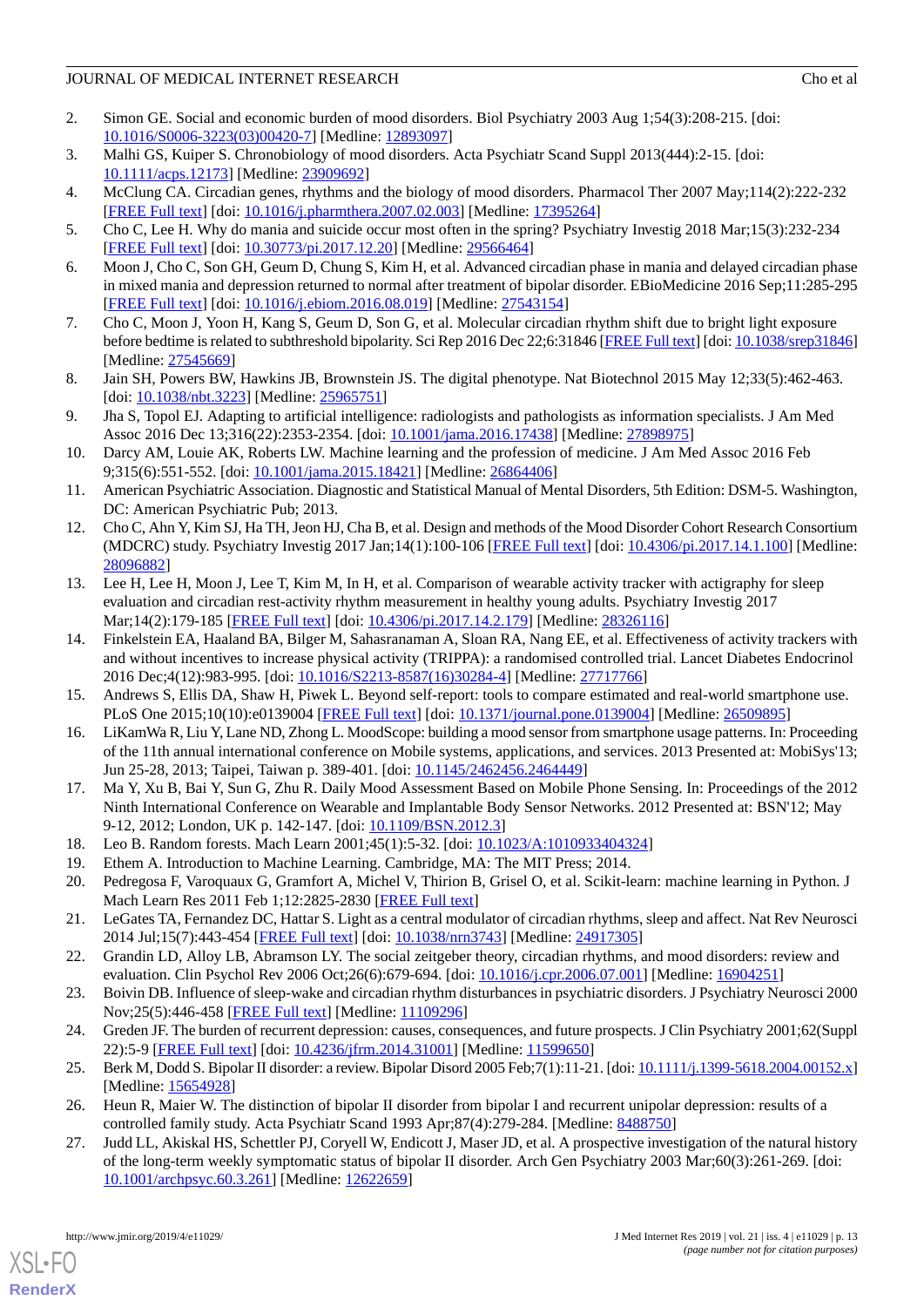- <span id="page-13-0"></span>28. Liu JX, Chen YS, Hsieh JC, Su TP, Yeh TC, Chen LF. Differences in white matter abnormalities between bipolar I and II disorders. J Affect Disord 2010 Dec;127(1-3):309-315. [doi: [10.1016/j.jad.2010.05.026](http://dx.doi.org/10.1016/j.jad.2010.05.026)] [Medline: [20598752](http://www.ncbi.nlm.nih.gov/entrez/query.fcgi?cmd=Retrieve&db=PubMed&list_uids=20598752&dopt=Abstract)]
- <span id="page-13-2"></span><span id="page-13-1"></span>29. Murray G. Diurnal mood variation in depression: a signal of disturbed circadian function? J Affect Disord 2007 Sep;102(1-3):47-53. [doi: [10.1016/j.jad.2006.12.001](http://dx.doi.org/10.1016/j.jad.2006.12.001)] [Medline: [17239958\]](http://www.ncbi.nlm.nih.gov/entrez/query.fcgi?cmd=Retrieve&db=PubMed&list_uids=17239958&dopt=Abstract)
- <span id="page-13-3"></span>30. Goetze U, Tölle R. Circadian rhythm of free urinary cortisol, temperature and heart rate in endogenous depressives and under antidepressant therapy. Neuropsychobiology 1987;18(4):175-184. [doi: [10.1159/000118414](http://dx.doi.org/10.1159/000118414)] [Medline: [3454423](http://www.ncbi.nlm.nih.gov/entrez/query.fcgi?cmd=Retrieve&db=PubMed&list_uids=3454423&dopt=Abstract)]
- <span id="page-13-4"></span>31. Monteleone P, Maj M. The circadian basis of mood disorders: recent developments and treatment implications. Eur Neuropsychopharmacol 2008 Oct;18(10):701-711. [doi: [10.1016/j.euroneuro.2008.06.007](http://dx.doi.org/10.1016/j.euroneuro.2008.06.007)] [Medline: [18662865\]](http://www.ncbi.nlm.nih.gov/entrez/query.fcgi?cmd=Retrieve&db=PubMed&list_uids=18662865&dopt=Abstract)
- <span id="page-13-5"></span>32. Sprouse J, Braselton J, Reynolds L. Fluoxetine modulates the circadian biological clock via phase advances of suprachiasmatic nucleus neuronal firing. Biol Psychiatry 2006 Oct 15;60(8):896-899. [doi: [10.1016/j.biopsych.2006.03.003](http://dx.doi.org/10.1016/j.biopsych.2006.03.003)] [Medline: [16631132](http://www.ncbi.nlm.nih.gov/entrez/query.fcgi?cmd=Retrieve&db=PubMed&list_uids=16631132&dopt=Abstract)]
- <span id="page-13-6"></span>33. Casper RC, Redmond DE, Katz MM, Schaffer CB, Davis JM, Koslow SH. Somatic symptoms in primary affective disorder. Presence and relationship to the classification of depression. Arch Gen Psychiatry 1985 Nov;42(11):1098-1104. [doi: [10.1001/archpsyc.1985.01790340082012](http://dx.doi.org/10.1001/archpsyc.1985.01790340082012)] [Medline: [3863548](http://www.ncbi.nlm.nih.gov/entrez/query.fcgi?cmd=Retrieve&db=PubMed&list_uids=3863548&dopt=Abstract)]
- <span id="page-13-7"></span>34. Gonzalez R. The relationship between bipolar disorder and biological rhythms. J Clin Psychiatry 2014 Apr;75(4):e323-e331. [doi: [10.4088/JCP.13r08507](http://dx.doi.org/10.4088/JCP.13r08507)] [Medline: [24500332\]](http://www.ncbi.nlm.nih.gov/entrez/query.fcgi?cmd=Retrieve&db=PubMed&list_uids=24500332&dopt=Abstract)
- <span id="page-13-8"></span>35. Frank E, Kupfer DJ, Thase ME, Mallinger AG, Swartz HA, Fagiolini AM, et al. Two-year outcomes for interpersonal and social rhythm therapy in individuals with bipolar I disorder. Arch Gen Psychiatry 2005 Sep;62(9):996-1004. [doi: [10.1001/archpsyc.62.9.996\]](http://dx.doi.org/10.1001/archpsyc.62.9.996) [Medline: [16143731\]](http://www.ncbi.nlm.nih.gov/entrez/query.fcgi?cmd=Retrieve&db=PubMed&list_uids=16143731&dopt=Abstract)
- <span id="page-13-9"></span>36. Geoffroy PA, Bellivier F, Scott J, Etain B. Seasonality and bipolar disorder: a systematic review, from admission rates to seasonality of symptoms. J Affect Disord 2014 Oct;168:210-223. [doi: [10.1016/j.jad.2014.07.002\]](http://dx.doi.org/10.1016/j.jad.2014.07.002) [Medline: [25063960\]](http://www.ncbi.nlm.nih.gov/entrez/query.fcgi?cmd=Retrieve&db=PubMed&list_uids=25063960&dopt=Abstract)
- <span id="page-13-10"></span>37. Friedman E, Gyulai L, Bhargava M, Landen M, Wisniewski S, Foris J, et al. Seasonal changes in clinical status in bipolar disorder: a prospective study in 1000 STEP-BD patients. Acta Psychiatr Scand 2006 Jun;113(6):510-517. [doi: [10.1111/j.1600-0447.2005.00701.x\]](http://dx.doi.org/10.1111/j.1600-0447.2005.00701.x) [Medline: [16677228\]](http://www.ncbi.nlm.nih.gov/entrez/query.fcgi?cmd=Retrieve&db=PubMed&list_uids=16677228&dopt=Abstract)
- <span id="page-13-11"></span>38. Krauss SS, Depue RA, Arbisi PA, Spoont M. Behavioral engagement level, variability, and diurnal rhythm as a function of bright light in bipolar II seasonal affective disorder: an exploratory study. Psychiatry Res 1992 Aug;43(2):147-160. [doi: [10.1016/0165-1781\(92\)90129-Q](http://dx.doi.org/10.1016/0165-1781(92)90129-Q)] [Medline: [1410070](http://www.ncbi.nlm.nih.gov/entrez/query.fcgi?cmd=Retrieve&db=PubMed&list_uids=1410070&dopt=Abstract)]
- <span id="page-13-13"></span><span id="page-13-12"></span>39. Madan A, Cebrian M, Lazer D, Pentland A. Social sensing for epidemiological behavior change. In: Proceedings of the 12th ACM international conference on Ubiquitous computing. 2010 Presented at: UbiComp'10; September 26-29, 2010; Copenhagen, Denmark p. 291-300. [doi: [10.1145/1864349.1864394\]](http://dx.doi.org/10.1145/1864349.1864394)
- <span id="page-13-14"></span>40. Calvo RA, D'Mello S. Affect detection: an interdisciplinary review of models, methods, and their applications. IEEE Trans Affective Comput 2010 Jan;1(1):18-37. [doi: [10.1109/T-AFFC.2010.1](http://dx.doi.org/10.1109/T-AFFC.2010.1)]
- <span id="page-13-15"></span>41. Gravenhorst F, Muaremi A, Bardram J, Grünerbl A, Mayora O, Wurzer G, et al. Mobile phones as medical devices in mental disorder treatment: an overview. Pers Ubiquit Comput 2014 Sep 21;19(2):335-353. [doi: [10.1007/s00779-014-0829-5](http://dx.doi.org/10.1007/s00779-014-0829-5)]
- <span id="page-13-16"></span>42. Palmius N, Tsanas A, Saunders KE, Bilderbeck AC, Geddes JR, Goodwin GM, et al. Detecting bipolar depression from geographic location data. IEEE Trans Biomed Eng 2017 Dec;64(8):1761-1771 [[FREE Full text](http://europepmc.org/abstract/MED/28113247)] [doi: [10.1109/TBME.2016.2611862\]](http://dx.doi.org/10.1109/TBME.2016.2611862) [Medline: [28113247](http://www.ncbi.nlm.nih.gov/entrez/query.fcgi?cmd=Retrieve&db=PubMed&list_uids=28113247&dopt=Abstract)]
- 43. Carr O, Saunders KE, Tsanas A, Bilderbeck AC, Palmius N, Geddes JR, et al. Variability in phase and amplitude of diurnal rhythms is related to variation of mood in bipolar and borderline personality disorder. Sci Rep 2018 Dec 26;8(1):1649 [[FREE Full text](http://dx.doi.org/10.1038/s41598-018-19888-9)] [doi: [10.1038/s41598-018-19888-9\]](http://dx.doi.org/10.1038/s41598-018-19888-9) [Medline: [29374207](http://www.ncbi.nlm.nih.gov/entrez/query.fcgi?cmd=Retrieve&db=PubMed&list_uids=29374207&dopt=Abstract)]
- 44. Cho C, Lee H. Could digital therapeutics be a game changer in psychiatry? Psychiatry Investig 2019 Feb;16(2):97-98 [[FREE Full text](http://psychiatryinvestigation.org/journal/view.php?doi=10.30773/pi.2019.01.20)] [doi: [10.30773/pi.2019.01.20](http://dx.doi.org/10.30773/pi.2019.01.20)] [Medline: [30808114\]](http://www.ncbi.nlm.nih.gov/entrez/query.fcgi?cmd=Retrieve&db=PubMed&list_uids=30808114&dopt=Abstract)

#### **Abbreviations**

**AMS:** absolute mood score **AUC:** area under the curve **BD:** bipolar disorder **BD I:** bipolar disorder type 1 **BD II:** bipolar disorder type 2 **DE:** depressive episode **DSM:** Diagnostic and Statistical Manual of Mental Disorders **GPS:** global positioning system **HAMS:** high absolute mood score **HME:** hypomanic episode **ICT:** information and communication technology LAMS: low absolute mood score **MDCRC:** Mood Disorder Cohort Research Consortium **MDD:** major depressive disorder